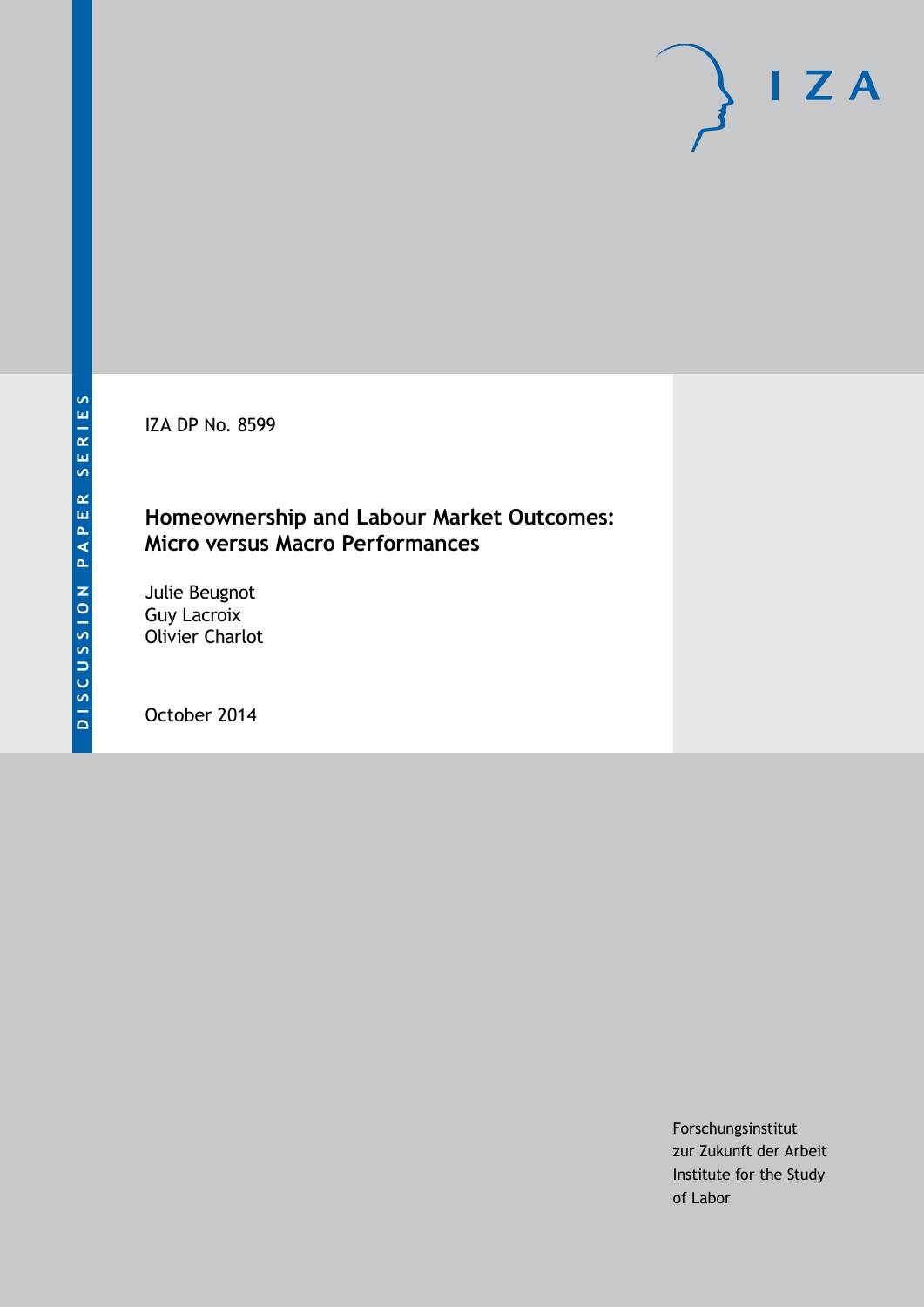# **Homeownership and Labour Market Outcomes: Micro versus Macro Performances**

### **Julie Beugnot**

*CRESE, Université de Franche Comté*

### **Guy Lacroix**

*Université Laval, CIRPÉE, CIRANO and IZA*

### **Olivier Charlot**

*THEMA, Université Cergy-Pontoise*

Discussion Paper No. 8599 October 2014

IZA

P.O. Box 7240 53072 Bonn Germany

Phone: +49-228-3894-0 Fax: +49-228-3894-180 E-mail: [iza@iza.org](mailto:iza@iza.org)

Any opinions expressed here are those of the author(s) and not those of IZA. Research published in this series may include views on policy, but the institute itself takes no institutional policy positions. The IZA research network is committed to the IZA Guiding Principles of Research Integrity.

The Institute for the Study of Labor (IZA) in Bonn is a local and virtual international research center and a place of communication between science, politics and business. IZA is an independent nonprofit organization supported by Deutsche Post Foundation. The center is associated with the University of Bonn and offers a stimulating research environment through its international network, workshops and conferences, data service, project support, research visits and doctoral program. IZA engages in (i) original and internationally competitive research in all fields of labor economics, (ii) development of policy concepts, and (iii) dissemination of research results and concepts to the interested public.

IZA Discussion Papers often represent preliminary work and are circulated to encourage discussion. Citation of such a paper should account for its provisional character. A revised version may be available directly from the author.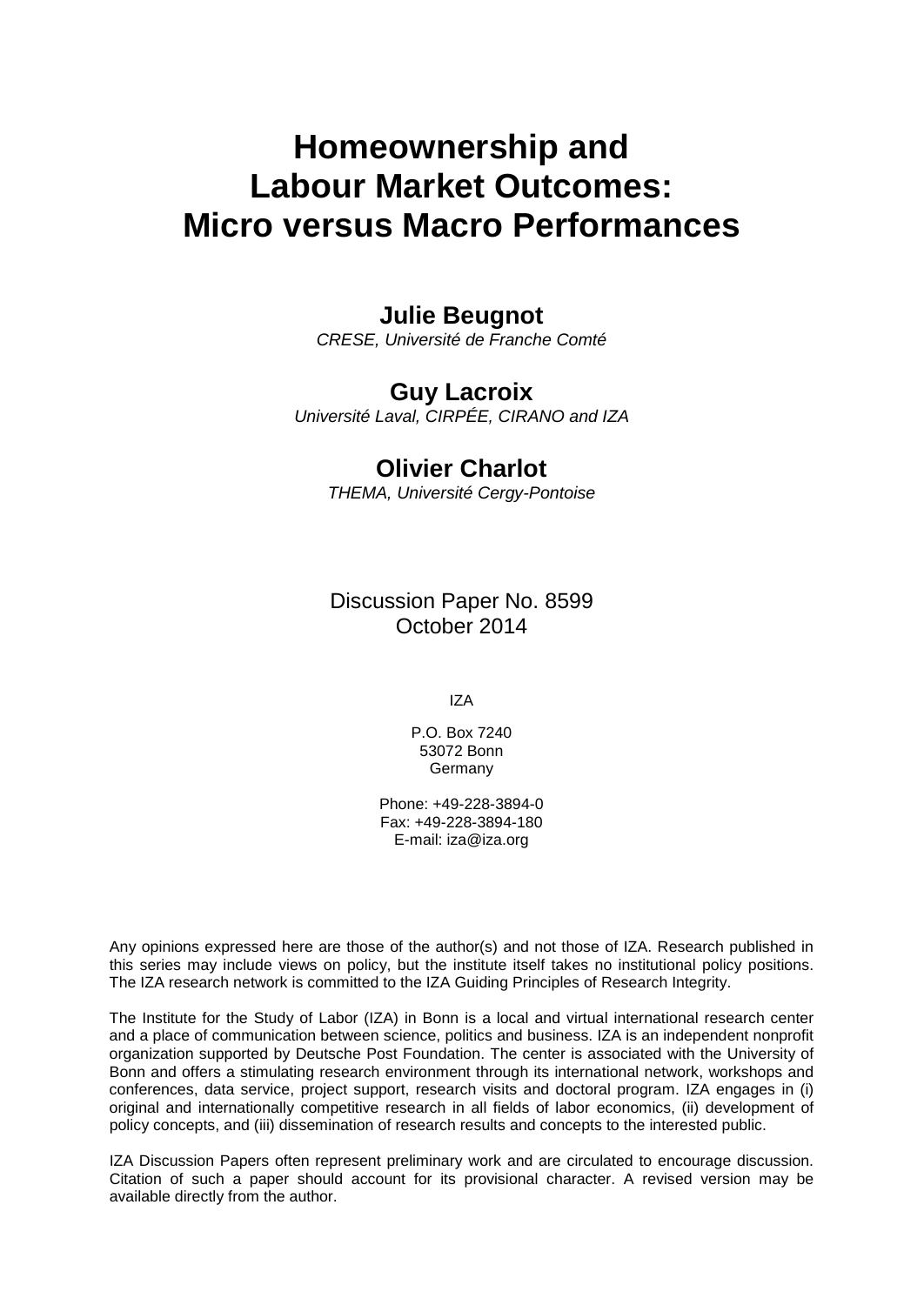IZA Discussion Paper No. 8599 October 2014

# **ABSTRACT**

# **Homeownership and Labour Market Outcomes: Micro versus Macro Performances**

In this paper we investigate Oswald's hypothesis according to which higher homeownership rates increase aggregate unemployment rates. To this end, we develop a matching model *à la* Pissarides (2000) in which homeowners are assumed to be less mobile than tenants. Based on numerical simulations, we analyze both macroeconomic and microeconomic labour market outcomes following an (exogenous) increase in homeownership rates. We show that (1) Oswald's hypothesis does not always hold as it depends crucially on the importance of mobility costs; (2) while higher homeownership may harm macroeconomic labour market performances, individual performances always improve following an increase in homeownership rates.

JEL Classification: J41, J61, J64, E24

Keywords: stochastic job matching, Oswald's hypothesis, homeownership, unemployment, mobility

Corresponding author:

Guy Lacroix Department of Economics Pavillon J.-A.DeSève 1025, avenue des Sciences humaines Université Laval Québec (Québec), G1V OA6 Canada E-mail: [guy.lacroix@ecn.ulaval.ca](mailto:guy.lacroix@ecn.ulaval.ca)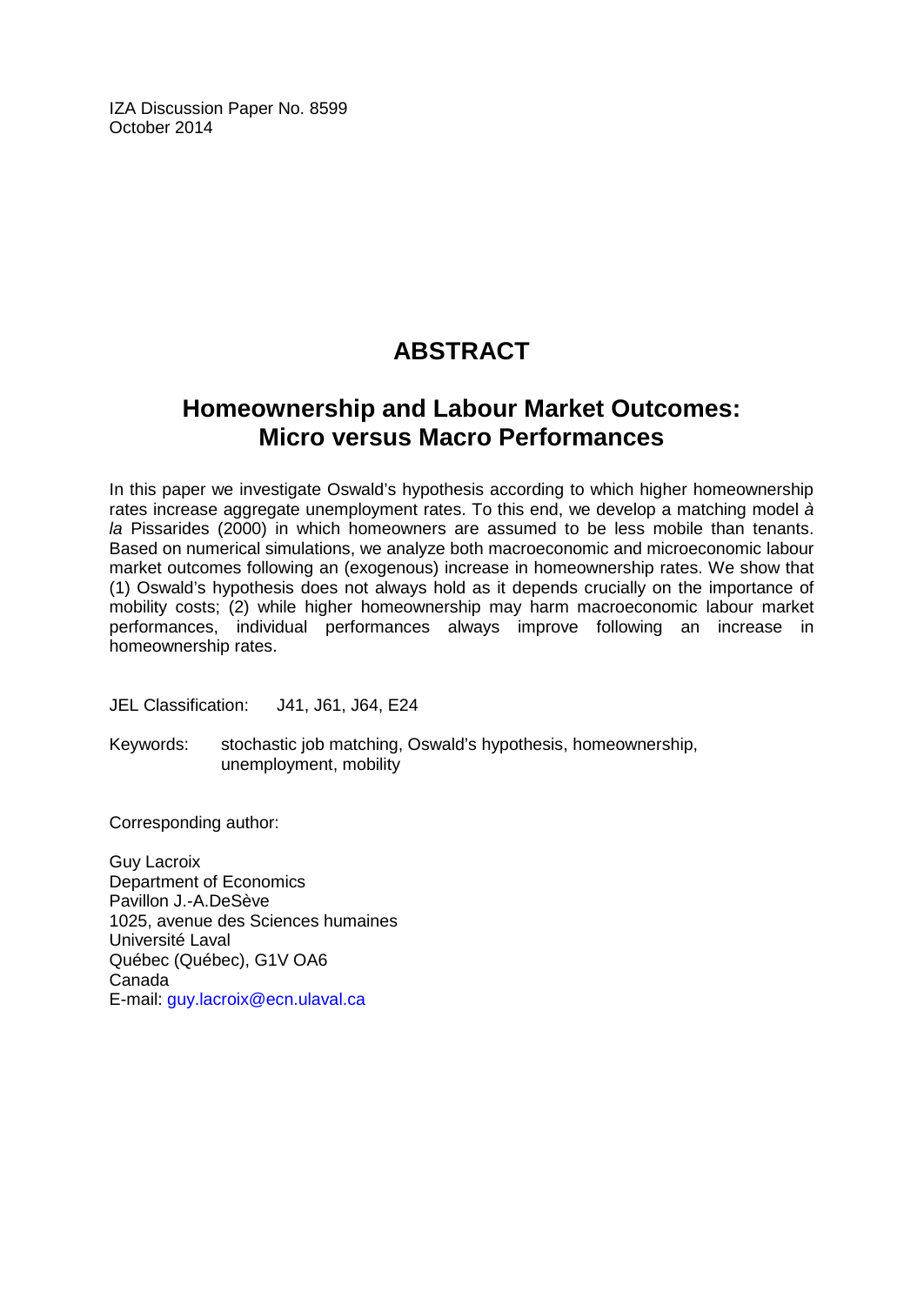#### 1. Introduction

Over the past few decades homeownership rates have increased significantly in many in OECD countries (Andrews and Sánchez, 2011). This increase partly stems from the many programs and policies that have been implemented over the years to foster access to firsttime buyers: subsidized loans, zero interest loans, smaller down payments, tax deductible mortgage interests, etc.

The rationale for subsidizing homeownership is manyfold. Positive externalities in the form of increased health and fertility, lower crime rates, and increased community involvement are often associated with a higher rate of homeownership [see, e.g, Dietz and Haurin (2003) for a summary of the literature]. Yet, another strand of the literature has emphasized its potentially negative effects on the labour market. What is now conventionally referred to as "Oswald's hypothesis" or "Oswald's conjecture" suggests that higher homeownership rates may increase unemployment rates. Variations in homeownership rates are thus potentially important in explaining international and interregional variations in unemployment rates.

Oswald's conjecture stems from a macroeconomic empirical regularity but rests upon microeconomic behavioural assumptions (Oswald, 1996, 1999). The starting point is to reasonably assume that a loan must be contracted to buy a house. This long run financial constraint will very likely affect homeowners' work behaviour relative to tenants', as the latter do not face such a constraint. Second, because the sale or the purchase of a property entails very large transaction costs, owning a house certainly impairs geographic mobility on distant labour markets. The lower mobility of homeowners has been widely confirmed in the empirical literature [Smith et al. (1988) Hammnett (1991), South and Deane (1993), Rohe and Stewart (1996), Henley (1998), Gobillon (2001)]. Lower mobility inhibits search strategies and may translate into poorer match quality, thus giving rise to inefficiencies [Munch et al. (2006), van Vuuren and van Leuvensteijn (2007) ]. In this particular case, lower mobility may translate into homeowners earning lower wage rates. Oswald also argues that homeowners are more willing to commute than tenants over longer distances which also leads to inefficiencies in the economy due to transport congestion.

Several empirical studies have tested Oswald's conjecture using aggregate and microeconomic data [see Havet and Penot (2010) for a detailed survey]. No consensus has yet emerged from the literature. Macroeconomic analyses provide mixed results whereas mi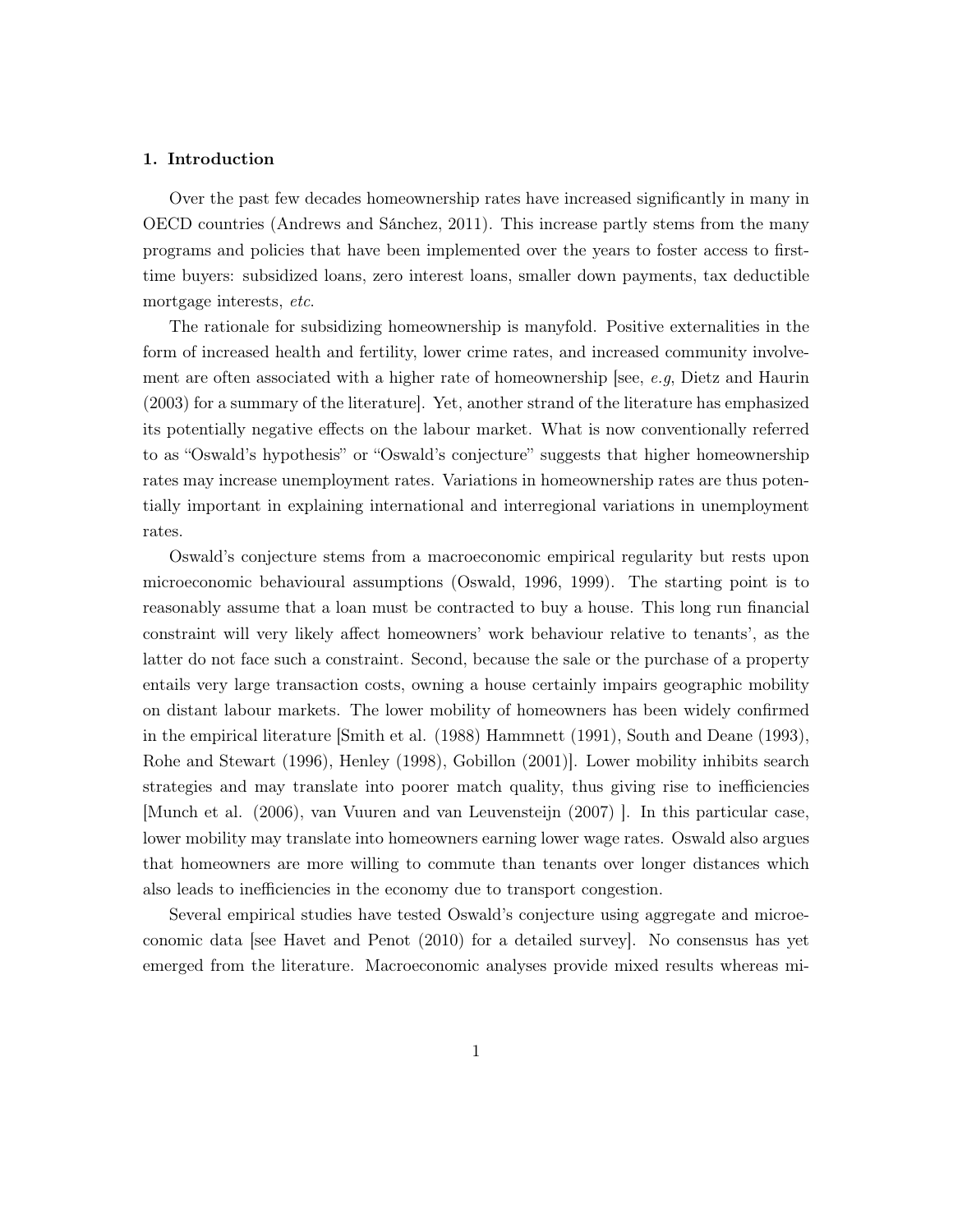croeconomic studies more clearly refute Oswald's hypothesis.<sup>1</sup> Empirical studies using microeconomic data mainly focus on the impact of workers' residential status on the probability of being unemployed or on unemployment duration. Most papers show that homeowners have lower probabilities of being unemployed and have shorter spells than tenants on local labour markets.<sup>2</sup> Interestingly, results are mixed when reemployment requires geographic mobility. Microeconomic studies have also underlined the importance of distinguishing between mortgaged and outright homeowners [Baert et al. (2014)] and the need to account for search behaviour on local and distant labour markets. However, most of these studies are plagued with methodological drawbacks (aggregation bias, endogeneity of residential tenure, etc.) so their conclusions need to be interpreted with caution.

At the theoretical level, microeconomic stylized search models have been developed to investigate Oswald's hypothesis [Oswald (1997); Munch et al. (2006); Dohmen (2005), Coulson and Fisher (2009)]. They all consider an economy within which local and distant labour markets coexist and in which homeowners face mobility costs. In most papers, save Coulson and Fisher (2009), expected wage offers are exogenously drawn from a given distribution or are assumed constant and identical for each worker. Coulson and Fisher (2009), on the other hand, consider wage bargaining and firm entry to take into account the likely effect of homeownership on job creation. Moreover, only Oswald (1997) considers the possibility that homeowners may commute between regions. All find that homeowners are more likely to be unemployed than tenants except Munch et al. (2006) who distinguish between homeowners' performances and reservation wages on local and distant labour markets. Oswald (1997) and Dohmen (2005) find that a higher homeownership rate always leads to a higher aggregate unemployment rate (along with higher wages as in Oswald). Munch et al. (2006) find that the homeownership effect is ambiguous. In their model, Oswald's hypothesis is verified only in the event there are many more job offers on distant labour markets and if there exists a significant gap between tenants and owners' reservation wages. Finally, Coulson and Fisher (2009) show that the correlation between homeownership and

<sup>1</sup>Nickell and Layard (1999) and Belot and Van Ours (2001) find a positive and significant impact of homeownership on unemployment rates in several OECD countries. However, when controlling for additional covariates such as lagged unemployment rate, money supply shocks and labour demand, Green and Hendershott (2001) no longer find any significant relationship for 19 OECD countries over the period 1961- 1995. Coulson and Fisher (2009) (U.S.) and Garcia and Hernandez (2004) (Spain) find that an increase in homeownership rate lowers the unemployment rate.

<sup>&</sup>lt;sup>2</sup>Nearly all empirical studies on the probability of unemployment reject Oswald's arguments, whereas those on unemployment duration generate more controversial results [see Havet and Penot (2010) for details].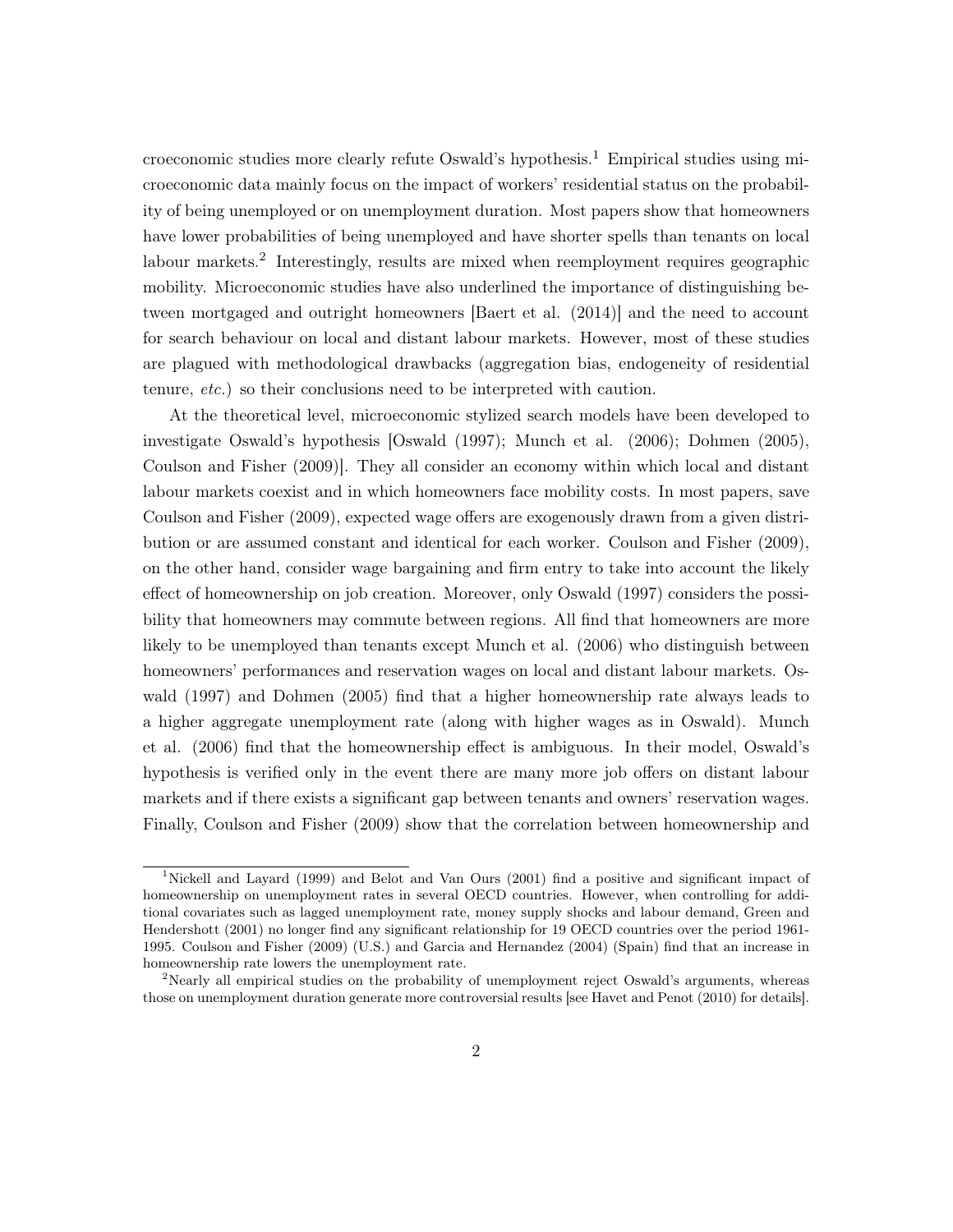aggregate unemployment rates may be non monotonous and that wages vary inversely to unemployment.

Recently, Head and Lloyd-Ellis (2012) have proposed a model in which search frictions in the housing market impact on labour market outcomes. They consider heterogenous locations, endogenous housing construction and endogenous housing prices and rents which then impacts geographic mobility of homeowners and tenants. In their model, homeownership affects labour market outcomes because the price of houses, which reflects their liquidity, affects homeowners geographic mobility. Contrary to previous models, their analysis focuses on the functioning of the housing market and workers' location choices. Search behaviour and search frictions in the labour market are somewhat sidestepped to make the model tractable. When calibrated to match U.S data, it predicts that homeownership has little impact on aggregate unemployment. High homeownership rates, on the other hand, matter more in high unemployment economies.

Most of the literature is thus concerned either with the effects of higher rates of homeownership on aggregate labour market outcomes or, at a microeconomic level, with the impact of housing tenure on individual labour market performances. Our paper distinguishes itself from the previous literature in that we investigate both macroeconomic and microeconomic labour market performances following an (exogenous) increase in homeownership rates, and in that we consider endogenous job creation. Furthermore, as in Head and Lloyd-Ellis (2012), we also allow the housing market to affect the mobility of homeowners, though in a more stylized manner.

Our paper aims at investigating Oswald's conjecture by formalizing the behavioural assumptions of his seminal contributions. To this end, we develop a stochastic job matching model  $\dot{a}$  la Pissarides (2000) in which wage determination results from bargaining between firms and workers. This theoretical apparatus allows to take into account the effect of homeownership on firms' behaviour. Our model is similar in spirit to that of Munch et al. (2006) in that we consider mobility both on local and distant labour markets. As in previous papers, we assume that homeowners are less mobile than tenants on distant labour markets due to mobility costs. The model is parameterized and numerous simulations are conducted. These show that, in the aggregate, tenants always outperform homeowners on the labour market. The simulations also show that the aggregate unemployment rate generally increases when (exogenous) homeownership rates increase, but that housing market efficiency can outdo this to the point of reversing Oswald's conjecture. More importantly, our results indicate that individual performances always improve following an increase in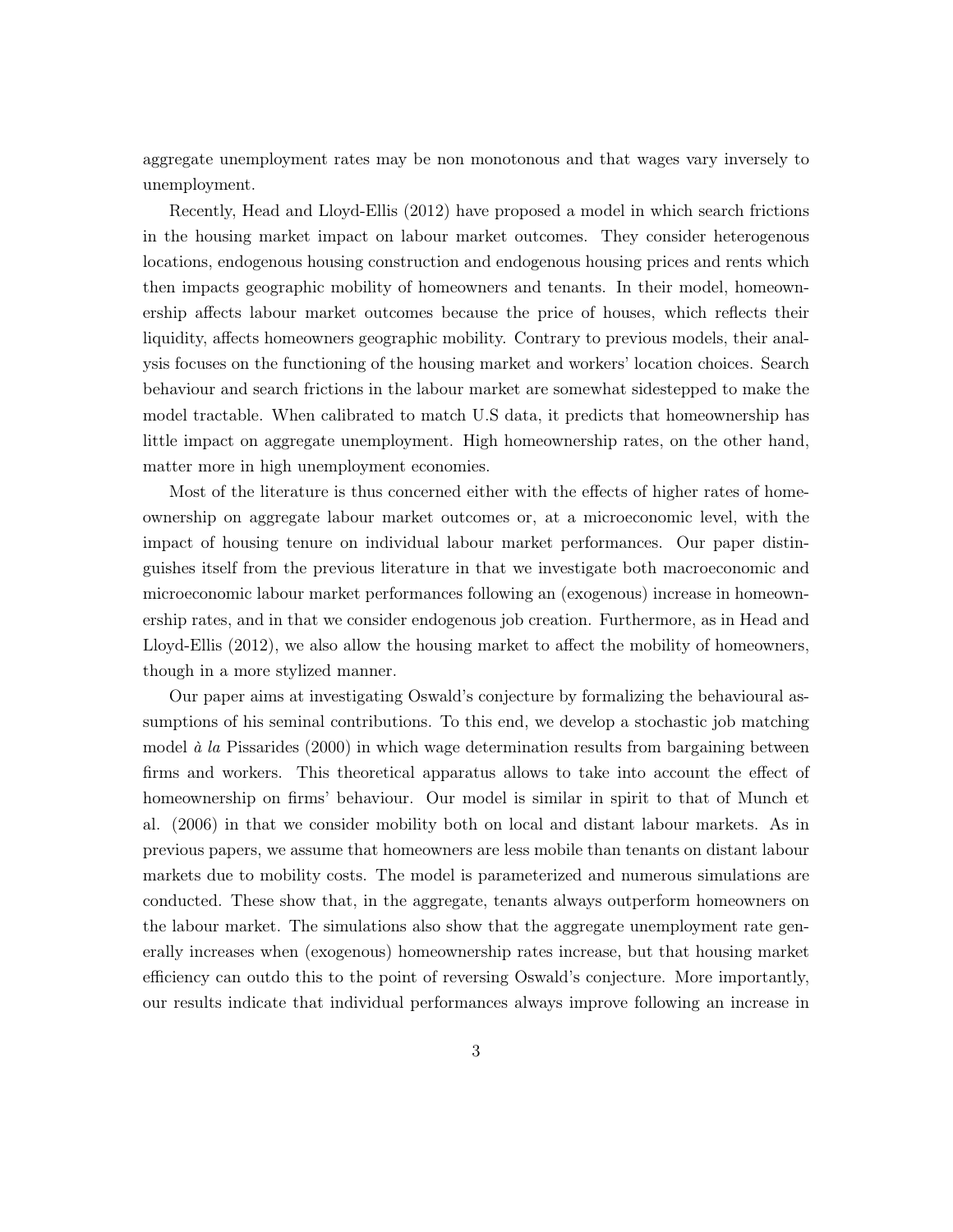homeownership rates. This is because the interactions between the housing and the labour markets are such that both the tenants and the homeowners become less likely to be unemployed, and both end up earning better wages.

The paper is organized as follows. The next section presents the theoretical framework. We underline and motivate the main assumptions of the model. In Section 3 we derive the steady-state equilibrium of the model. In Section 4 we calibrate the model and report the simulation results on numerous outcomes of exogenously increasing the share of homeowners and the the efficiency of the housing market. We conclude the paper in Section 5.

#### 2. The model

We propose a theoretical framework à la Pissarides (2000) aimed at evaluating the impact of residential status on individual and aggregate labour market performance. Our focus is on the steady-state equilibrium. Time is continuous and the economy is populated by a continuum of risk-neutral, infinitely-lived agents who share a common discount factor  $\rho$ . We assume workers and firms to be uniformly distributed along a directed circle whose circumference is normalized to unity.<sup>3</sup> Firms are identical save for their location on the circle; they are all endowed with a single vacancy, and when a match occurs, the firm produces with a fixed coefficient technology requiring one worker to produce  $y + \varepsilon$  units of output. In this setup, y is common to all firms while  $\varepsilon$  is match-specific, unknown before the match occurs, and drawn from a stationary distribution G with support  $[0; +\infty]$ , assumed to be common knowledge.

Workers differ in their location on the circle and in their residential status. Residential status matters because finding a job takes time and is costly, and workers may find jobs that are located far from their place of residence. Workers' willingness to accept job offers at different locations depends on mobility costs as well as on expected gains.

#### 2.1. Residential status and mobility cost

Workers are constrained in their search by virtue of their residential status which entails different mobility costs. Each worker can either be a homeowner, h, or a tenant, r. The exogenous share of homeowners is denoted  $\mu_h = \mu$  and that of tenants by  $\mu_r = 1 - \mu$ . The economy is represented by the directed circle in Figure 1. Each point on the circle

 $3$ The use of a directed circle makes the model more tractable and allows interpretations in terms of mobility rates.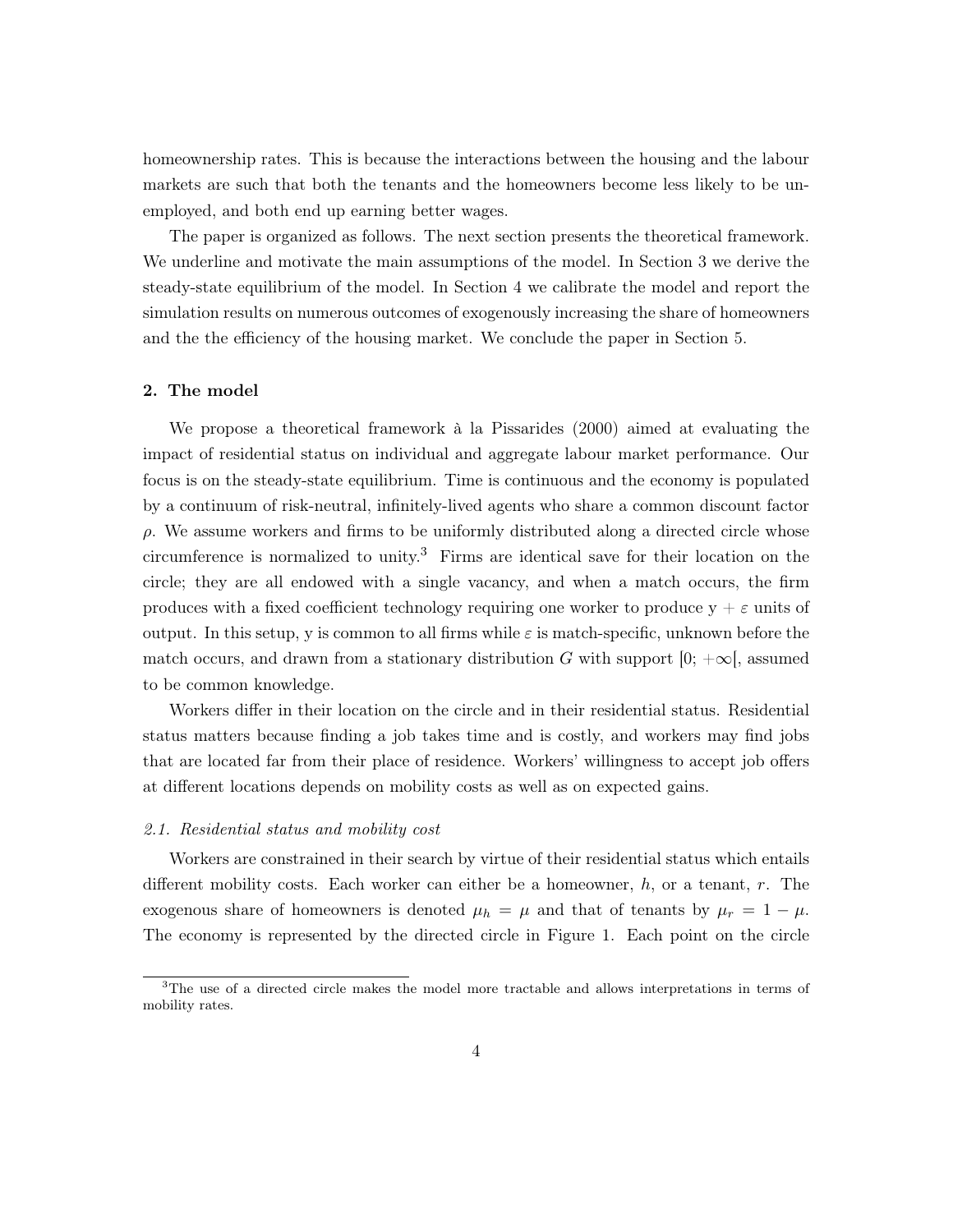corresponds to a local labour market. All labour markets are assumed identical so that the situation at a specific point corresponds to the state of the economy.



Figure 1: Our economy

As shown in the figure, a worker located at A has to move to accept a job offer at B, *i.e.* at a distance  $d \in [0,1]$ . This move entails a cost that differs between homeowners and tenants. For simplicity, we assume that only homeowners bear a mobility cost. Tenants are perfectly mobile and can move freely to any job on the circle. The mobility cost is a function of the state of the housing market,  $\lambda$ , and the distance, d:

$$
Cm(d) = \frac{d}{\lambda},\tag{1}
$$

where  $\lambda \in [0,1]$  is an efficiency index of the housing market. As  $\lambda$  nears one the housing market becomes more efficient in that it is easier and less costly for homeowners to sell their house and buy a new one. Thus  $\lambda$  proxies both transaction costs *(i.e.* intermediaries, taxes, etc.) and market liquidity (i.e. the rate at which a dwelling can be transferred between homeowners). When  $\lambda = 1$ , mobility costs boil down to a moving costs that is commensurate to distance.<sup>4</sup> More generally, we can argue as in Ruppert and Wasmer (2009) that there exists an inverse relationship between regulation and frictions on the housing market. More regulation translates into higher mobility costs and thus housing policies can affect workers' behaviour and overall labour market outcomes.

<sup>&</sup>lt;sup>4</sup>In this case, tenants and homeowners will bear the same mobility cost, d. Notwithstanding the latter, we will assume that tenants are perfectly mobile. Assuming otherwise will clutter the model and make it less tractable without changing the qualitative results.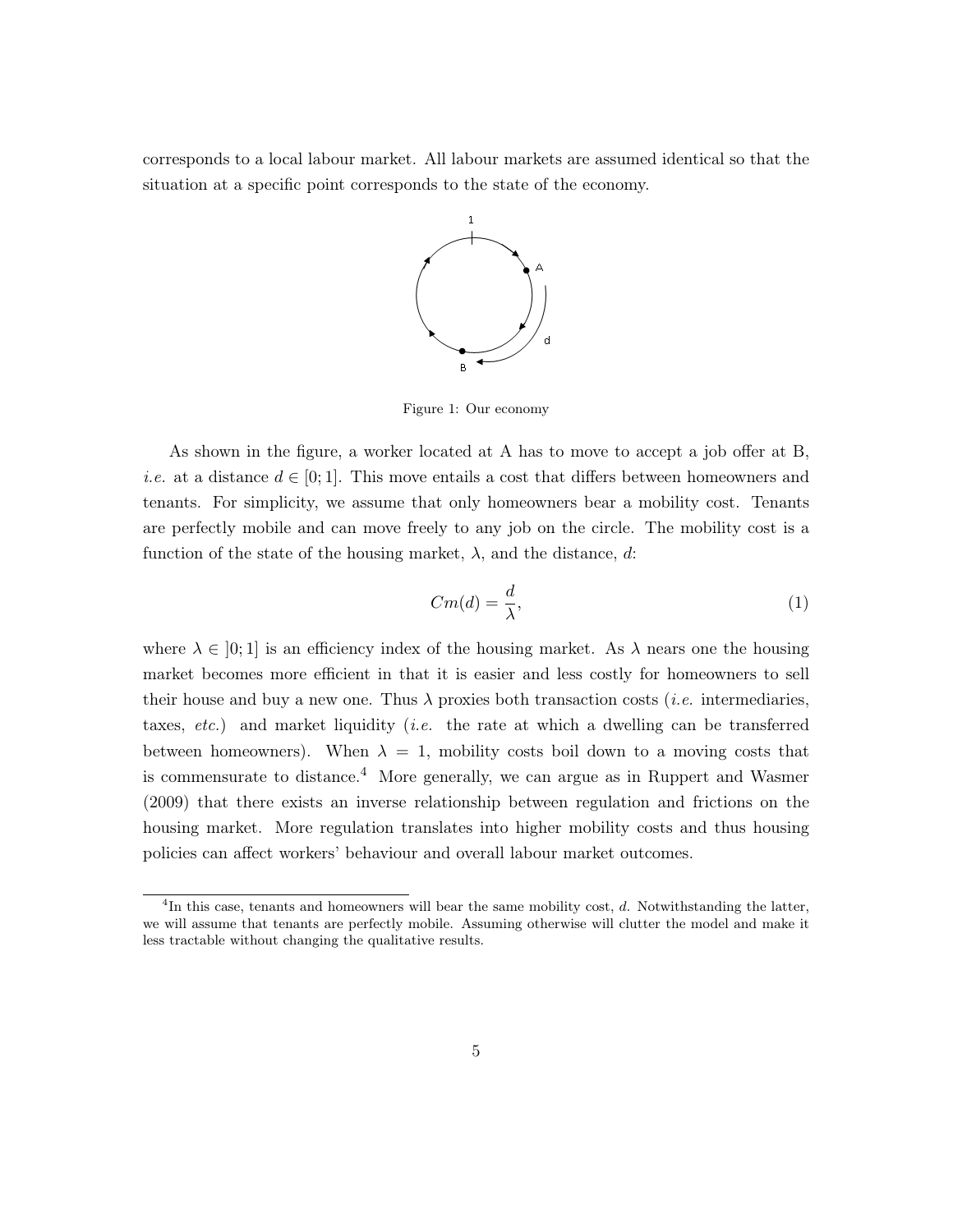#### 2.2. Unemployment, vacancies and matching frictions

A worker can be either employed or unemployed. Only unemployed workers are assumed to search and eventually receive job offers (no on-the-job search). Search is random, and vacant jobs and unemployed workers are brought together in pairs by a customary matching function which relates the number of matches in the market to the total number of job seekers and vacancies, *i.e.* 

$$
M \equiv m(u; v),
$$

where  $u$  and  $v$  correspond to the number of job seekers and the number of vacancies, respectively. The function is assumed to be twice continuously differentiable  $(C<sup>2</sup>)$ , increasing and concave in both its arguments, linearly homogeneous, and to satisfy the Inada and the boundary conditions:  $m(0; v) = m(u; 0) = 0$  for  $u, v \ge 0$ . On average, a firm contacts a worker at rate  $M/u$  while a job seeker meets with a firm at rate  $M/v$ . Let  $\theta = v/u$  be the labour market tightness. Linear homogeneity of the matching function allows us to write the contact rates as  $M/v = q(\theta)$  and  $M/u = \theta q(\theta)$ . Contact rates,  $q(\theta)$  and  $\theta q(\theta)$ , are respectively decreasing and increasing functions of  $\theta$ . The total number of job seekers in the economy,  $u$ , consists of unemployed homeowners,  $u<sub>h</sub>$ , and unemployed tenants,  $u<sub>r</sub>$ :

$$
u = u_h + u_r. \tag{2}
$$

As unemployed tenants can move without cost, they receive job offers from the whole circle  $(d_r = 1)$ . Thus, they meet vacancies at rate:

$$
\int_{j\in[0,1]} \theta_j q(\theta_j) dj = \theta q(\theta). \tag{3}
$$

Unemployed homeowners, on the other hand, bear a mobility cost too high to search and meet job offers located beyond a critical distance  $\bar{d} \in [0,1]$ . Consequently, they meet vacancies at a lower rate than tenants:

$$
\int_{j\in[0,\bar{d}]} \theta_j q(\theta_j) dj = \bar{d}\theta q(\theta) \leq \theta q(\theta). \tag{4}
$$

This critical distance,  $\bar{d} \leq 1$ , varies according to the mobility cost and corresponds to the distance from which an unemployed homeowner prefers to stay unemployed instead of moving to a new job.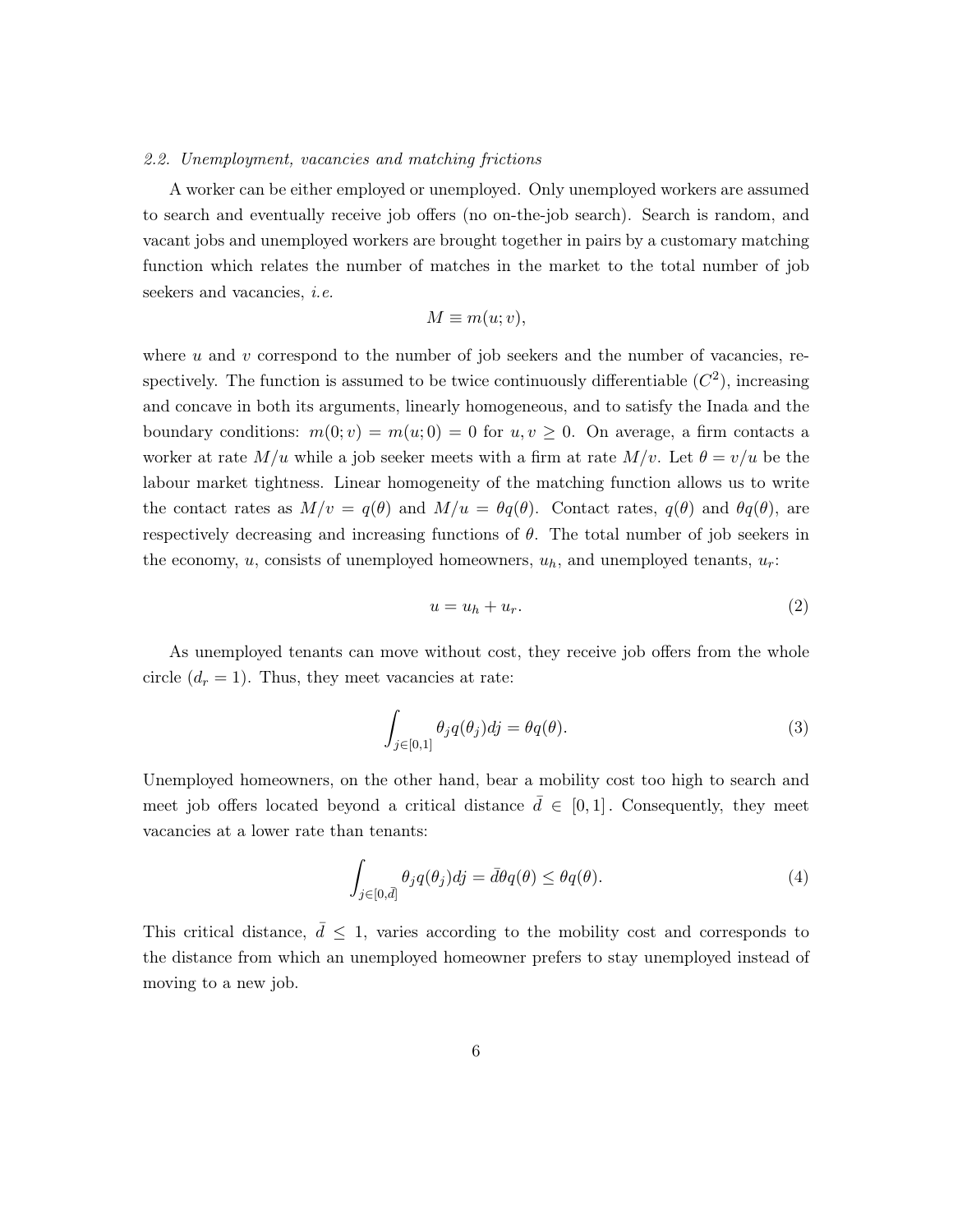#### 2.3. Gains to Firms and Workers

Value functions are defined as follows. Let  $W_i$  and  $U_i$  be the present discounted value (PDV) of the expected income stream of an employed and an unemployed worker with residential status  $i = h, r$ , respectively. Similarly, let  $J_i$  be the PDV of the expected profit from filling a job with a worker with residential status  $i$ , and  $V$  the PDV of a vacancy.

#### 2.3.1. Workers

The value of being employed,  $W_i(\varepsilon)$ , or unemployed,  $U_i$ , for a type  $i = h, r$  worker satisfies

$$
\rho W_i(\varepsilon) = w_i(\varepsilon) - \delta \left[ W_i(\varepsilon) - U_i \right]. \tag{5}
$$

$$
\rho U_i = b_i + d_i \theta q(\theta) \int_0^{+\infty} \max \left[ W_i(\varepsilon) - U_i, 0 \right] dG(\varepsilon). \tag{6}
$$

A worker i receives a wage,  $w_i(\varepsilon)$ , when employed and has a constant reservation utility  $b_i$  when unemployed. Job destructions occur at an exogenous Poisson rate  $\delta$  in which case a worker incurs a loss equal to  $W_i(\varepsilon) - U_i$ . A job seeker receives an offer at rate  $d_i \theta q(\theta)$ , which depends on his residential status. The offer is accepted if it yields a positive expected gain.<sup>5</sup>

While searching, the worker has a reservation utility level,  $b_i$ , that corresponds to unemployment benefits, housing benefits or unpaid leisure activity. This parameter is key to determine which kind of job seekers (e.g. homeowners or tenants) has the largest reservation wage  $\rho U_i$ . Such a reservation wage can vary according to the agents' status on the housing market for several reasons, and opposite effects can be at stake. For instance, mortgage-free homeowners are not eligible to publicly provided housing benefits as opposed to tenants. On the other hand they derive more utility from leisure than mortgaged homeowners as the latter may have to sell their property if the unemployment spell lasts too long. Similarly, homeowners may derive more utility from leisure on the one hand, but may find it more difficult to adjust their housing consumption on the other hand. We thus assume that  $b_h < b_r$ , and as a consequence, even in case of perfect mobility  $(d_h = d_r = 1)$ , unemployed homeowners have a lower reservation utility than unemployed tenants. This assumption is consistent with Oswald's argument according to which owners are always disadvantaged

<sup>&</sup>lt;sup>5</sup>Recall that  $d_r = 1$  and  $d_h = \bar{d} < 1$ .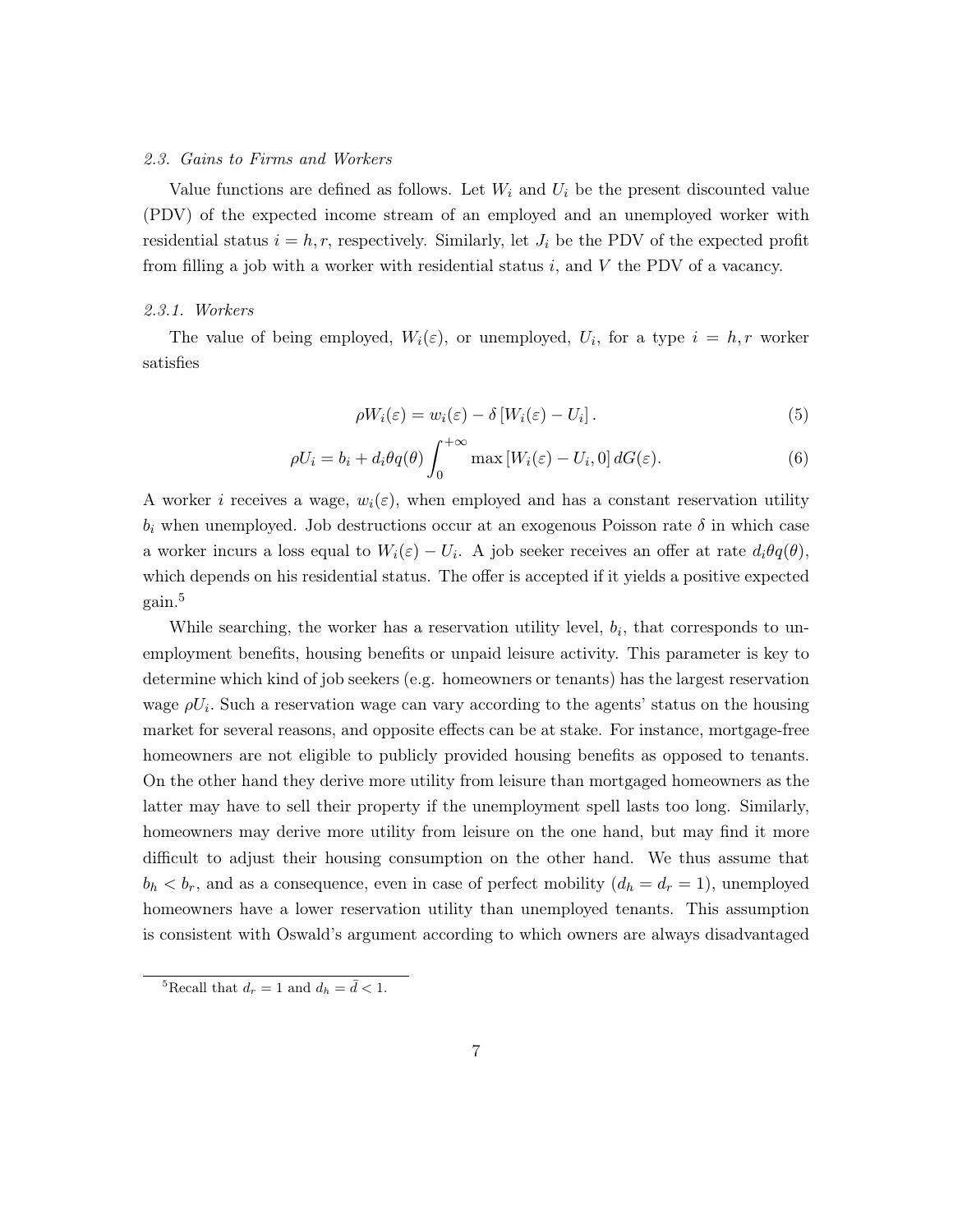when unemployed due to their lower ability to adjust their housing consumption.

#### 2.3.2. Firms

The PDV of a filled job,  $J_i(\varepsilon)$ , satisfies

$$
\rho J_i(\varepsilon) = y + \varepsilon - w_i(\varepsilon) - \delta \left[ J_i(\varepsilon) - V \right]. \tag{7}
$$

A job filled with a worker with residential status i produces  $y + \varepsilon$  and yields a wage  $w_i(\varepsilon)$ . The job can be destroyed at an exogenous Poisson rate  $\delta$ , in which case the firm incurs a loss equal to  $J_i(\varepsilon) - V$ .

The PDV of a vacancy satisfies

$$
\rho V = -c + q(\theta) \left\{ \phi \int_0^{+\infty} \max \left[ J_h(\varepsilon) - V, 0 \right] dG(\varepsilon) + (1 - \phi) \int_0^{+\infty} \max \left[ J_r(\varepsilon) - V, 0 \right] dG(\varepsilon) \right\},\tag{8}
$$

where  $\phi$  stands for the share of unemployed who are homeowners, and is given by  $\phi = \frac{u_h}{u_h + u}$  $\frac{u_h}{u_h+u_r}$ . Thus, the value of a vacant job is equal to the expected gain from hiring which occurs at rate  $q(\theta)$  minus the cost of keeping the job vacant. As matching is random, the firm can either hire a homeowner or a tenant, so that the gain from hiring is a weighted average, the weights depending on the respective shares of homeowners and tenants in the pool of job seekers.

#### 2.4. Surpluses and Nash Bargaining

The surplus of a match between a firm and a worker i with a productivity  $\varepsilon$ ,  $S_i(\varepsilon)$ , can be written as

$$
S_i\left(\varepsilon\right) = \left[J_i\left(\varepsilon\right) - V\right] + \left[W_i\left(\varepsilon\right) - U_i\right].\tag{9}
$$

It is equal the sum of the net gains to the firm and to the worker  $i$  for a given match. In equilibrium, free entry in the for-hire labour market drives rents from vacant jobs to zero,  $V = 0$ . Indeed, firms are assumed to search actively until the expected profit of hiring equals to its cost, i.e. until all rents are exhausted. Consequently, the surplus of a match can be rewritten as

$$
S_i(\varepsilon) = J_i(\varepsilon) + [W_i(\varepsilon) - U_i]. \tag{10}
$$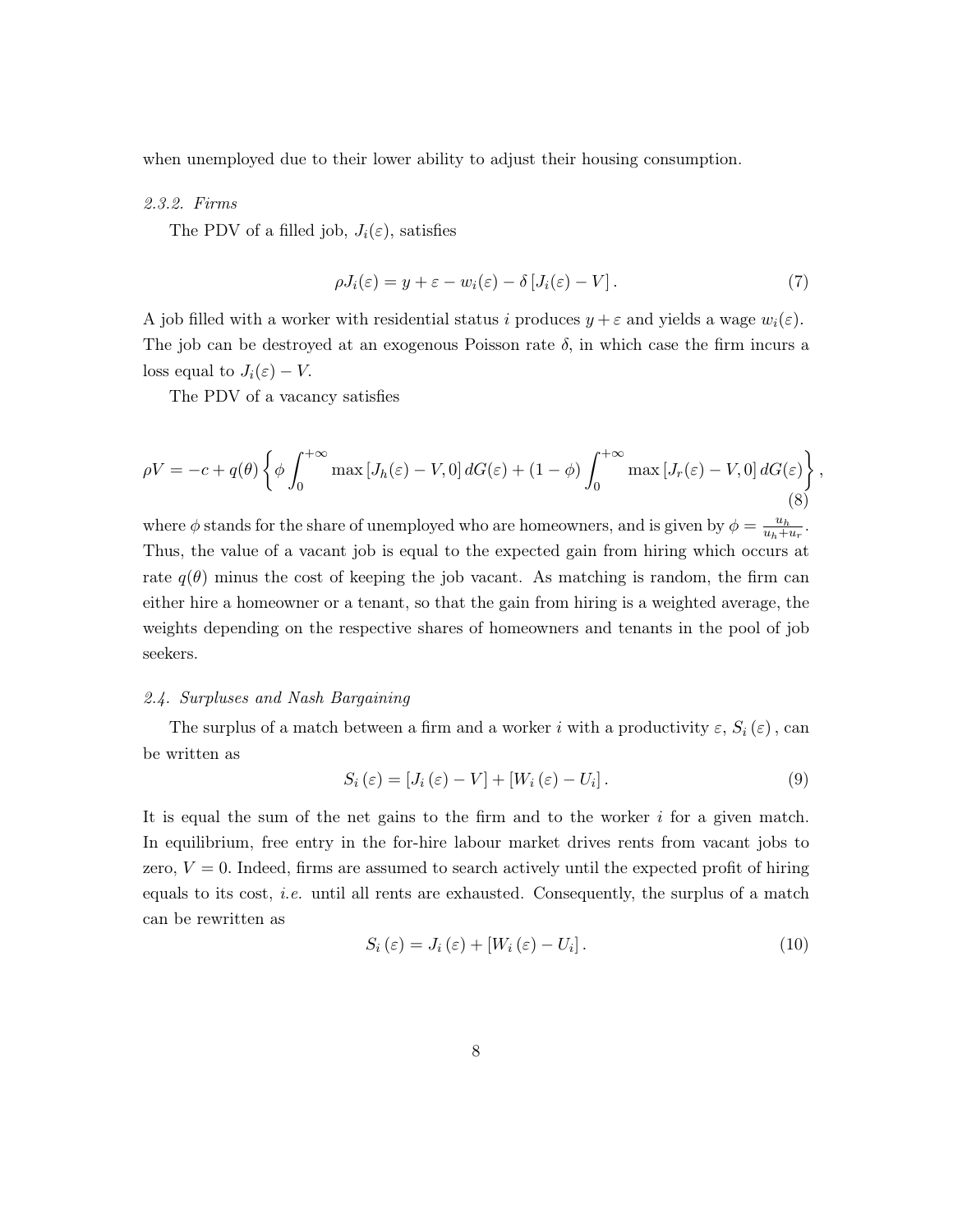The negotiated wage results from a Nash bargaining between the firm and the worker. The match surplus is shared between them to satisfy the following sharing rule:

$$
W_i(\varepsilon) - U_i = \frac{\beta}{(1-\beta)} J_i(\varepsilon), \qquad (11)
$$

where  $\beta$  and  $(1 - \beta)$  represents the bargaining power of workers and firms, respectively.

#### 2.5. Decision Rules

The firms and the workers' decision rules determine job acceptance, the reservation productivity on the local labour market as well as the maximum distance homeowners are willing to move.

Not all matches between firms and workers are profitable. Indeed, there exists a common reservation productivity  $y + R_i$  below which neither the firm nor the worker i wants the match to become effective. In other words,  $R_i$  represents the match-specific reservation productivity from which the match surplus becomes positive  $S_i(R_i) \geq 0$ . Thus, in each local labour market, the reservation productivity  $R_i$  below which a match is rejected results from

$$
S_i(R_i) = 0.\t\t(12)
$$

By analogy to Ruppert and Wasmer  $(2009)$ ,  $R_i$  also reflects the willingness to commute by each worker.<sup>6</sup> The smaller  $R_i$  is, the more a worker is willing to commute to stay in his local labour market.

The critical distance  $\bar{d}$  above which homeowners are better off staying unemployed is implicitly defined as:

$$
C_m(\bar{d}) = \int_{R_h}^{+\infty} W_h(\varepsilon) dG(\varepsilon) - U_h.
$$
\n(13)

#### 3. Steady State Equilibrium

The steady-state equilibrium of our economy is given by the 8-tuple  $(u_h^*, u_r^*, \theta^*, R_h^*, R_r^*,$  $w_h^*(\varepsilon), w_r^*(\varepsilon), \bar{d}^*$  which is solution to the following equations: reservation productivity

<sup>&</sup>lt;sup>6</sup>Indeed, we can consider that  $R_i$  is inversely related to the largest commuting distance that a worker is willing to undertake.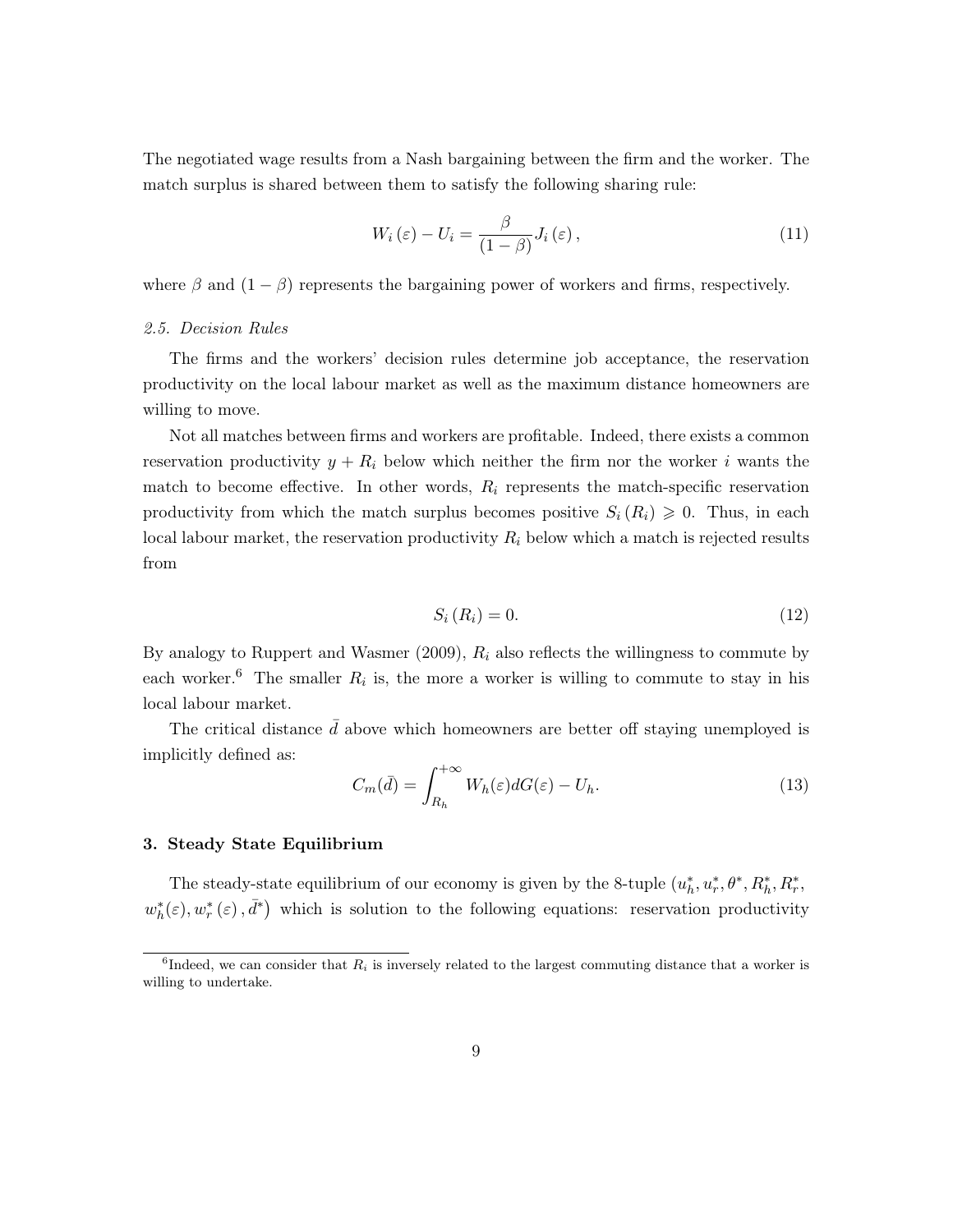equations, wage curves, labour market flow equations, job creation curve, critical distance equation. They are defined in this section.

#### 3.1. Reservation Productivity

A random match between a firm and a worker becomes effective if and only if the matchspecific productivity is such that  $\varepsilon \ge R_i$ , which occurs with a probability  $[1 - G(R_i)]$ . From the Bellman equations  $(7)$ , and  $(6)$ , and equations  $(10)$  and  $(12)$ , we have

$$
R_i = \rho U_i - y. \tag{14}
$$

Thus, the reservation productivity of a match between a firm and a worker  $i$  is equal to the difference between the value of being unemployed and the minimum productivity of a match (*i.e.* when  $\varepsilon = 0$ ). As unemployed homeowners' utility is lower, they are more willing to accept low productive matches,  $R_h \leq R_r$ , and longer commute to stay in their local labour market. Moreover, according to equations (10) and (14), and using the reservation rule  $(12), S_i(R_i) = 0$ , we have

$$
S_i\left(\varepsilon\right) = \frac{\varepsilon - R_i}{\rho + \delta}.\tag{15}
$$

Thus, the lower the unemployed worker's utility is, the larger the surplus of the match. Likewise, the higher the reservation productivity of a worker is, the lower the match surplus. Consequently, we can expect that hiring a homeowner will be more profitable for a firm than employing a tenant.

#### 3.2. Wages

Given the free entry condition  $V = 0$ , and equations (6) and (7) and (11), the wages can be written as a weighted average between the workers' outside options, determined by  $\rho U_i$ , and their productivity,  $y + \varepsilon$ , and are thus given by

$$
w_i(\varepsilon) = \beta (y + \varepsilon) + (1 - \beta) \rho U_i \tag{16}
$$

where  $i = h, r$ . As  $\rho U_h \leqslant \rho U_r$ , equation (16) implies that a homeowner will earn on average a lower wage than a tenant at given productivity.

#### 3.3. Job Creation Curve

Given the free entry condition, the surplus sharing rule  $(11)$ , the reservation productivities  $R_i$  implied by (14) and the surplus in (15), we can derive from (8) the following job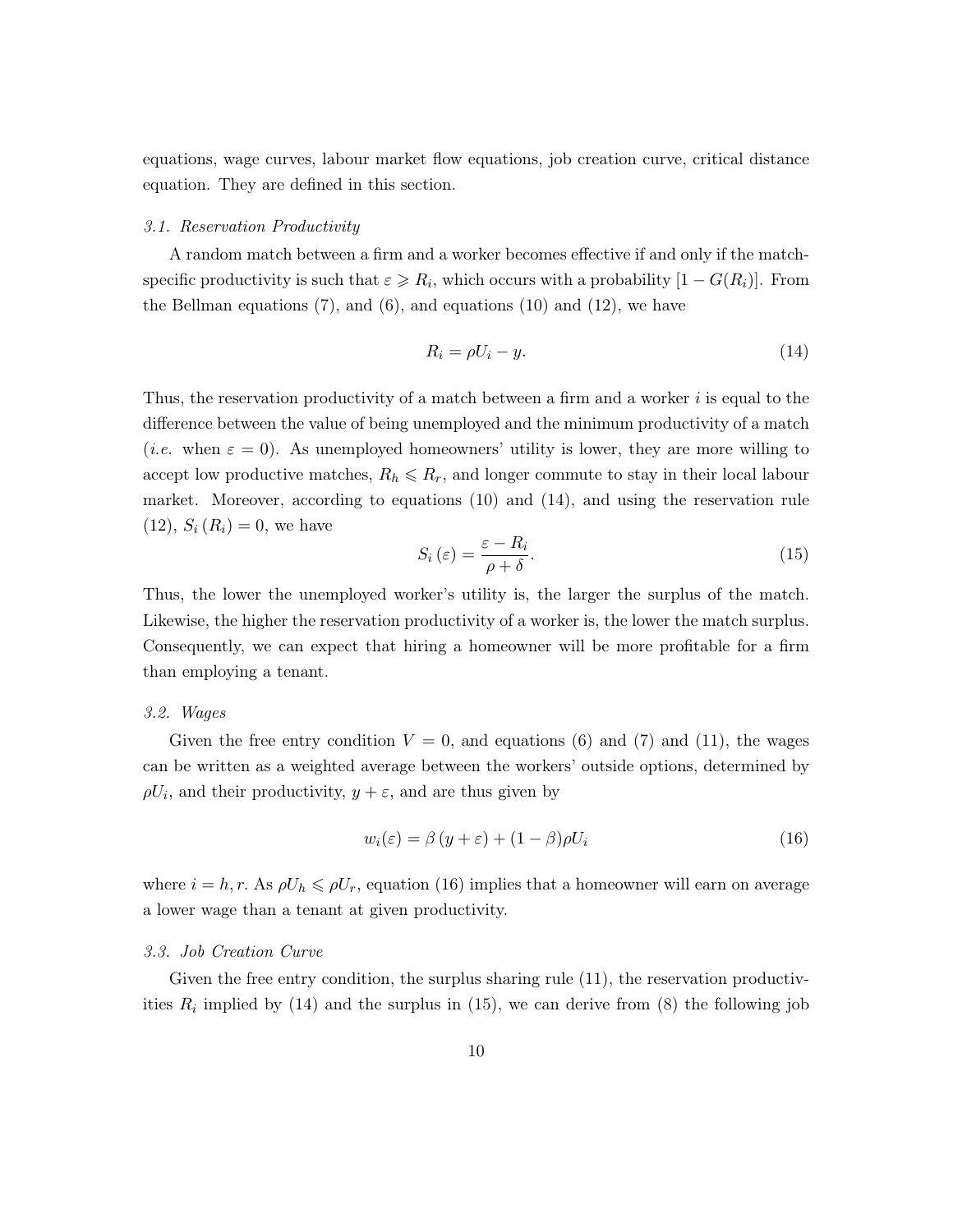creation curve:

$$
\frac{c}{(1-\beta)q(\theta)} = \phi \int_{R_h}^{+\infty} S_h(\varepsilon) dG(\varepsilon) + (1-\phi) \int_{R_r}^{+\infty} S_r(\varepsilon) dG(\varepsilon).
$$
 (17)

This expression corresponds to a marginal condition of labour demand. Indeed, new jobs are posted until the expected cost of a vacancy equals the expected gain from a filled one. As previously stated, hiring a homeowner will be more profitable for a firm than hiring a tenant. Consequently, we can infer from equation (17) that firms will open more vacancies if homeowners are more numerous in the labour force.

#### 3.4. Labour Market Flows

Because only matches with a productivity  $\varepsilon \ge R_i$  become effective, which occurs with a probability  $P(\varepsilon \ge R_i) = [1 - G(R_i)],$  the exit rates from unemployment are

$$
q_i^w = d_i \theta q(\theta) \left[ 1 - G(R_i) \right]. \tag{18}
$$

From these expressions, it turns out that the unemployment hazards depend on labour demand  $(\theta)$ , on the job seekers' mobility costs  $(d_i)$ , and on their willingness to commute within a local labour market  $(R_i)$ . Since  $d_r = 1$ , we expect tenants to have a higher unemployment exit rate unless the homeowners' willingness to commute (low  $R_h$ ) compensates their lack of mobility on the distant labour markets  $(d < 1)$ .

In a steady state, unemployment rates are constant. The flow of type *i*-workers  $(i = h, r)$ being hired is thus equal to the flow of those who lose their job:<sup>7</sup>

$$
d_i\theta q(\theta) [1 - G(R_i)] u_i = \delta(\mu_i - u_i),
$$

so that

$$
u_i = \mu_i \frac{\delta}{q_i^w + \delta}.\tag{19}
$$

Thus, workers' unemployment rate is decreasing in the exit rate,  $q_i^w$ , and increasing in the job destruction rate,  $\delta$ .

<sup>&</sup>lt;sup>7</sup>We assume that workers keep their residential status in case they become unemployed or decide to move.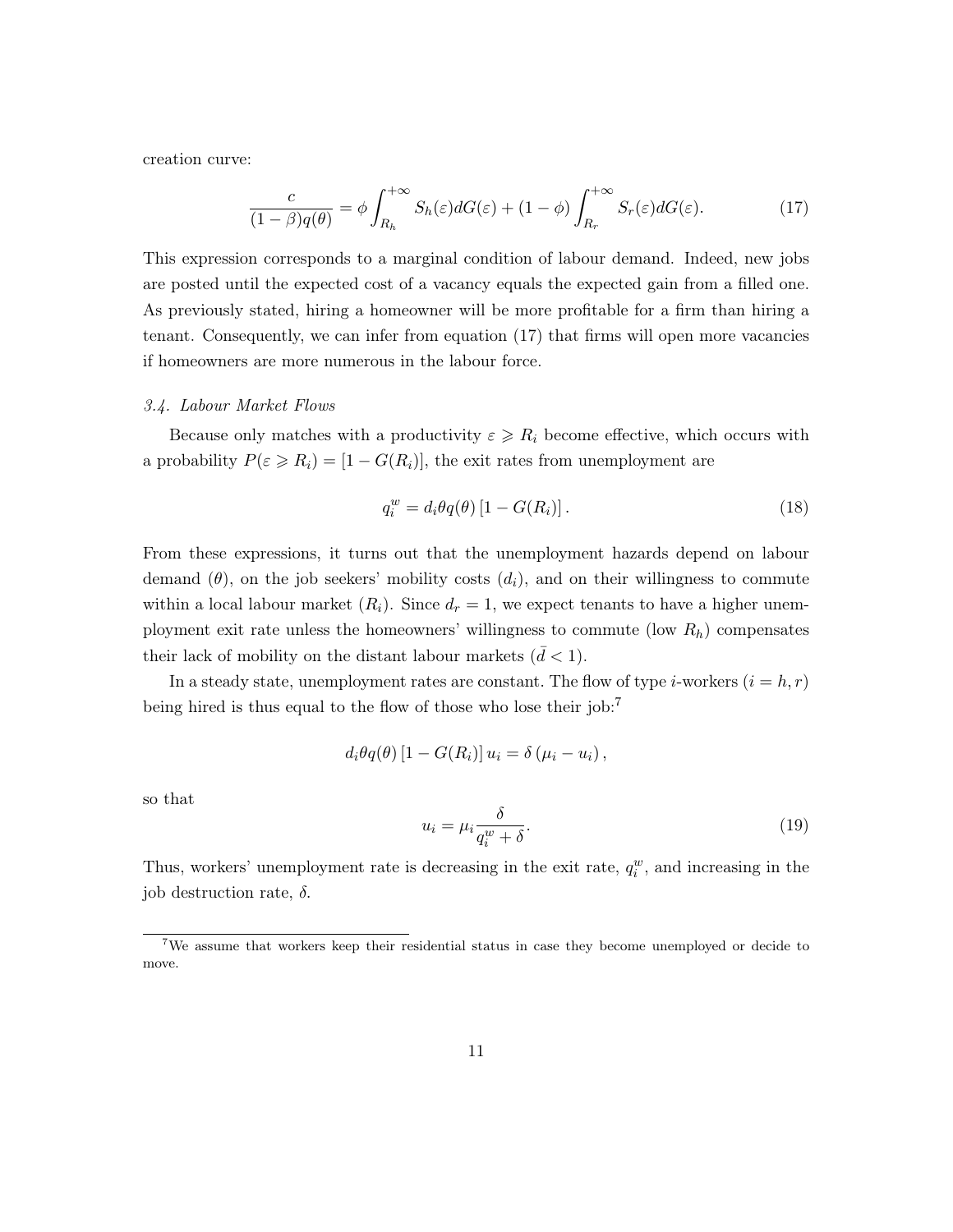#### 3.5. Critical Distance

Equation (13) relates the critical distance  $\bar{d}$  to the mobility cost defined by equation (1) and to the worker's expected gain. Using the surplus expression (10) and the sharing rule (11), this writes

$$
\bar{d} = \lambda \left[ \beta \int_{R_h}^{+\infty} S_h(\varepsilon) dG(\varepsilon) - U_h G(R_h) \right] \leq 1, \text{ or,}
$$
\n
$$
\bar{d} = \lambda \left\{ \beta [1 - G(R_h)] E[S_h(\varepsilon)|\varepsilon \geq R_h] - U_h G(R_h) \right\} \leq 1,
$$
\n(20)

where  $G(R_h)$  gives the probability that  $\varepsilon < R_h$ . The critical distance above which homeowners will reject all job offers is decreasing in housing market regulation, λ. Moreover, homeowners will be less willing to move when expected gains from a suitable match are small, independently of labour market frictions.

#### 4. Numerical Simulations

In this section, we parameterize our model using common parameter values and conduct a set of simulations to investigate the properties of our economy.<sup>8</sup> In particular, we highlight the effects of arbitrarily increasing the rate of homeownership and that of housing market efficiency on labour market performances. We analyze the impacts on individual and aggregate performances.

#### 4.1. Calibration

For a start, we have to specify the functional forms of the matching function and the match-specific productivity distribution. As in Pissarides (2000), we use a Cobb-Douglas matching function,  $m(u; v) = u^{\eta}v^{1-\eta}$ , where  $\eta \in [0, 1]$  is the matching elasticity with respect to unemployment. In the empirical literature, wage distributions are commonly characterized by a log-normal distribution. We thus assume that the match-specific productivity  $\varepsilon$ also follows a lognormal distribution, log  $N(0, 1)$ , on the interval  $]0, +\infty[$ .

We parameterize our model on a monthly basis and the discount rate is appropriately set to 0.996, which corresponds to a 1.2% quarterly interest rate. As is common in the literature (see e.g. Petrongolo and Pissarides, 2001), we assume the elasticity of matching function with respect to unemployment,  $\eta$ , as well as that of worker bargaining power,  $\beta$ ,

<sup>&</sup>lt;sup>8</sup>See the appendix for details about the simulated model.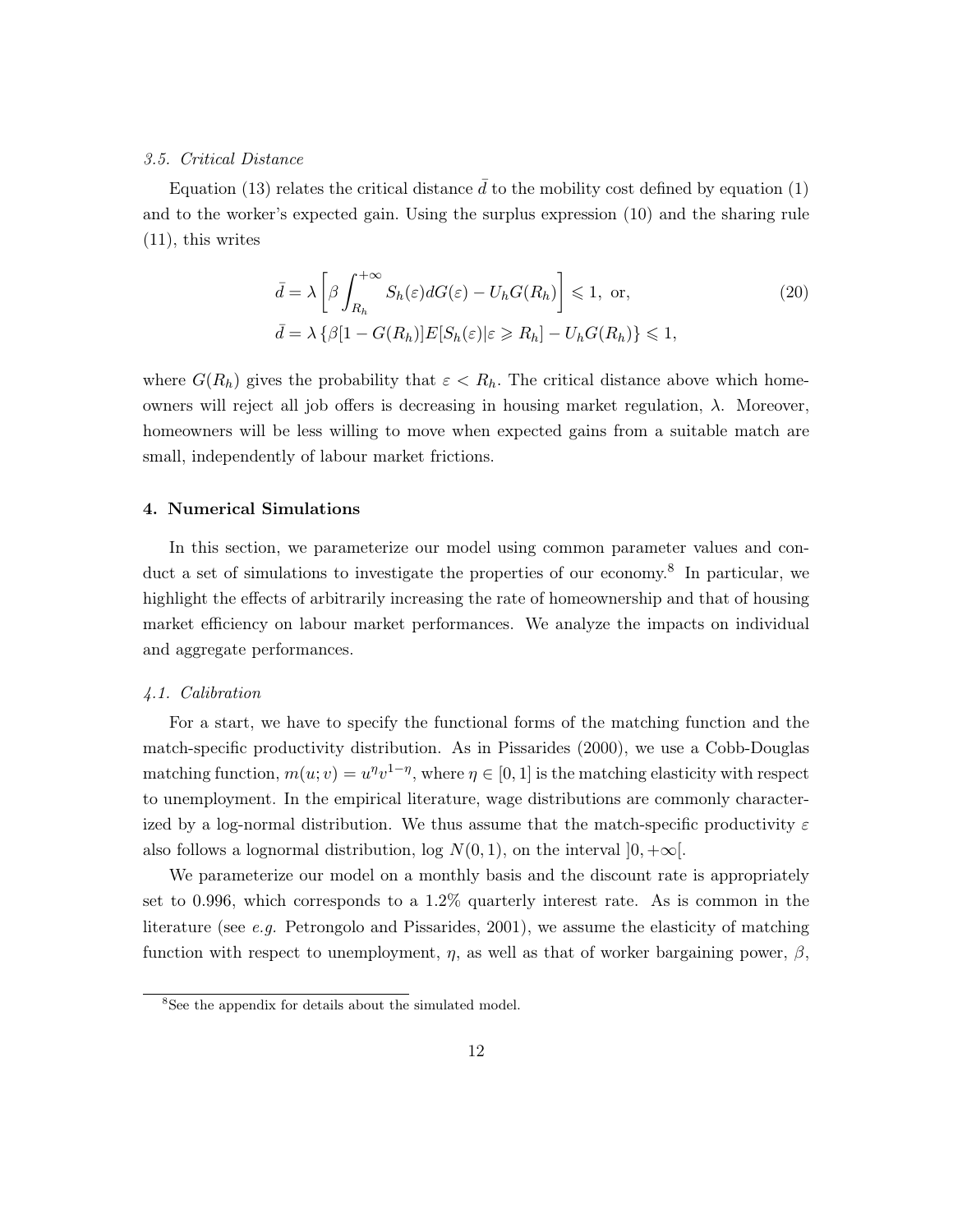| Parameters                      | Symbols          | Values |
|---------------------------------|------------------|--------|
| Discount rate                   | $\rho$           | 0.996  |
| Matching function elasticity    | η                | 0.5    |
| Workers' bargaining power       | B                | 0.5    |
| Job destruction rate            | δ                | 0.034  |
| Minimal productivity of a match | $\boldsymbol{y}$ | 1      |
| Vacancy cost                    | $\epsilon$       | 0.6    |
| Homeowners' reservation utility | $b_h$            | 0.9    |
| Tenants' reservation utility    | $b_r$            | 1.5    |

Table 1: Parameters Values

to be equal to 0.5. The exogenous job destruction rate is set to  $\delta = 0.034$ , which roughly corresponds to an average job life of 2.5 years. We normalize the minimal productivity of a match,  $y$ , to one. The vacancy cost,  $c$ , is set to 0.6, which more or less corresponds to  $25\%$ of the average productivity of a match in our economy.<sup>9</sup> We choose reservation utilities of homeowners and tenants so that  $b_h$  is equal to 60% of  $b_r$  and choose the value  $b_h = 0.9$ and  $b_r = 1.5$ . Consequently, even if homeowners were assumed to be perfectly mobile, their permanent income when unemployed would still be lower.<sup>10</sup>

We solve the model over a grid in the  $\mu \in ]0;100\%[ \times \lambda \in [0.5;1]$  space in order to gauge both the effects of homeownership rates and housing market efficiency on labour market outcomes.

#### 4.2. Main steady-state effects

It can be shown that arbitrarily changing the proportion of homeowners will have three broad effects: a composition effect, an entry effect and a competition effect.<sup>11</sup> The relative strength of each will determine the net impact on labour market outcomes of homeownership rates . A change in the efficiency of the housing market, on the other hand, will be limited

<sup>&</sup>lt;sup>9</sup>Given the distribution of  $\varepsilon$  and the normalization of y, the average productivity of a match is given by  $y + E(\varepsilon|\varepsilon > 0) \simeq 2.65$ . Note that higher or lower values of c will not affect the qualitative results of our model.

<sup>&</sup>lt;sup>10</sup>Note that the levels of  $b<sub>h</sub>$  and  $b<sub>r</sub>$  have no influence on the qualitative results, only the gap between them matters.

<sup>&</sup>lt;sup>11</sup>The first two are identical to those in Coulson and Fisher  $(2009)$ .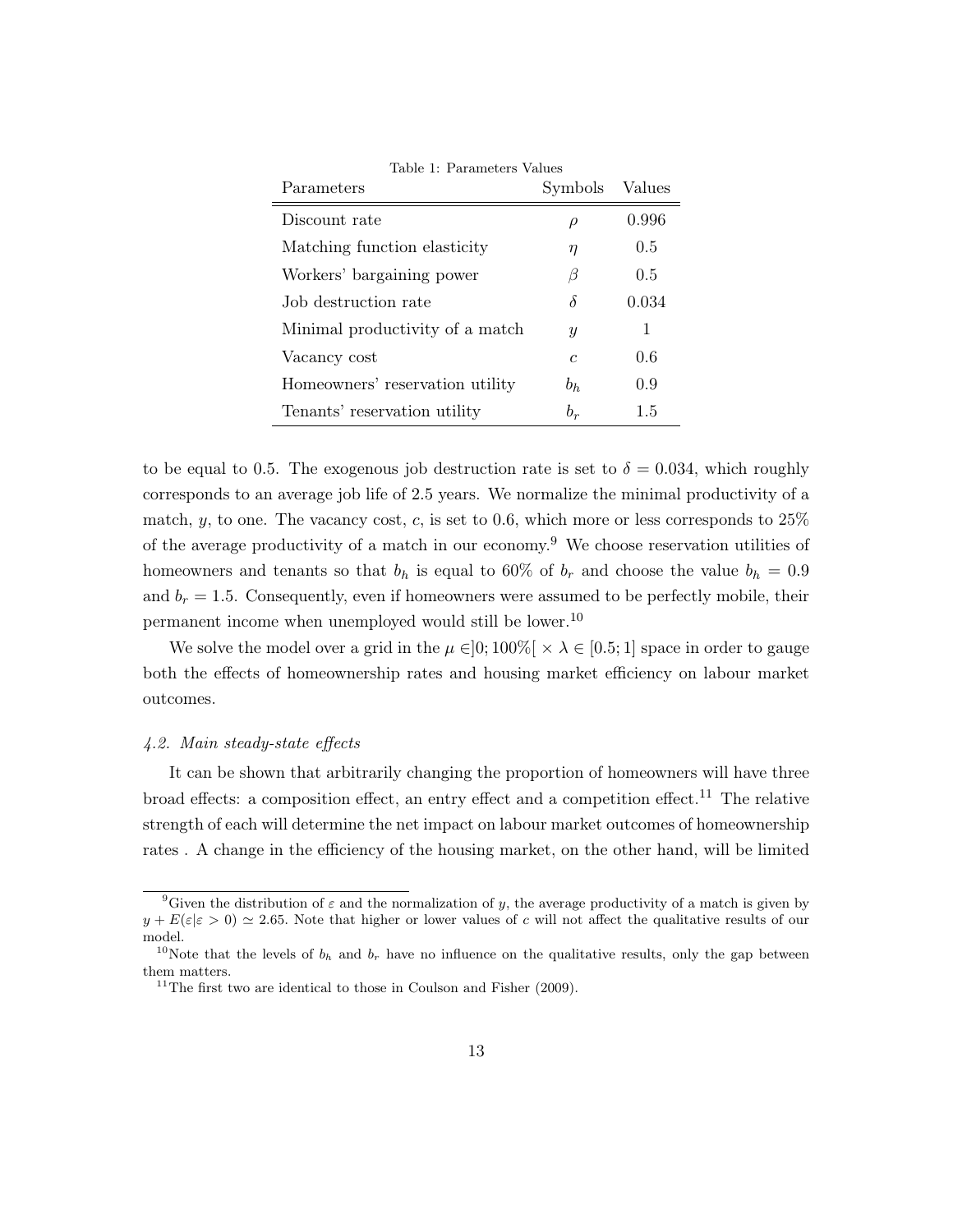to the competition effect. Before we dwell into the simulation results, we discuss each effect in turn as they are key in understanding our results.

- 1. Composition effect: Increasing the share of homeowners in the economy will have a purely mechanical impact on aggregate performances. Indeed, if homeowners have better (worse) labour market performances than tenants, increasing their share will improve (worsen) aggregate labour market performances.
- 2. *Entry effect:* Hiring a homeowner is usually more profitable for a firm since the resulting surplus is higher for a given match-specific productivity level (see equation (10)). Therefore, arbitrarily increasing the share of homeowners in our economy will increase firms' expected profit. This will induce new firms to enter the market and post new vacancies (see equation (17)). As a result, the labour market becomes tighter and firms' contact rates decrease. Conversely, workers' contact rates increase and the average duration of unemployment decreases. At the aggregate level, the unemployment rate and the average wage rate should improve. The increased competition between firms reduces homeowners' mobility because of the new job opportunities in local labour markets.
- 3. Competition effect: This effect refers to the competition between unemployed workers on local and distant labour markets. As homeowners are imperfectly mobile on distant labour markets due to mobility costs, increasing their share in the labour force will reduce the number of outside job seekers (because perfectly mobile workers are proportionately fewer) in each local labour market. Consequently, the competition between unemployed workers will be weaker on each local labour market. An increase in the housing market efficiency, on the other hand, will have the opposite effect: by enhancing their mobility, homeowners will seek jobs in more distant labour markets. This increases their job opportunities and strengthens the competition between unemployed owners and tenants on distant labour markets at the expense of tenants.

Clearly, the relative labour market outcomes of two economies who only differ in terms of their relative share of homeowners will depend on the relative strength of the above effects and on their relative mobility costs. The following simulations aim at illustrating the likely labour market equilibrium outcomes of such economies.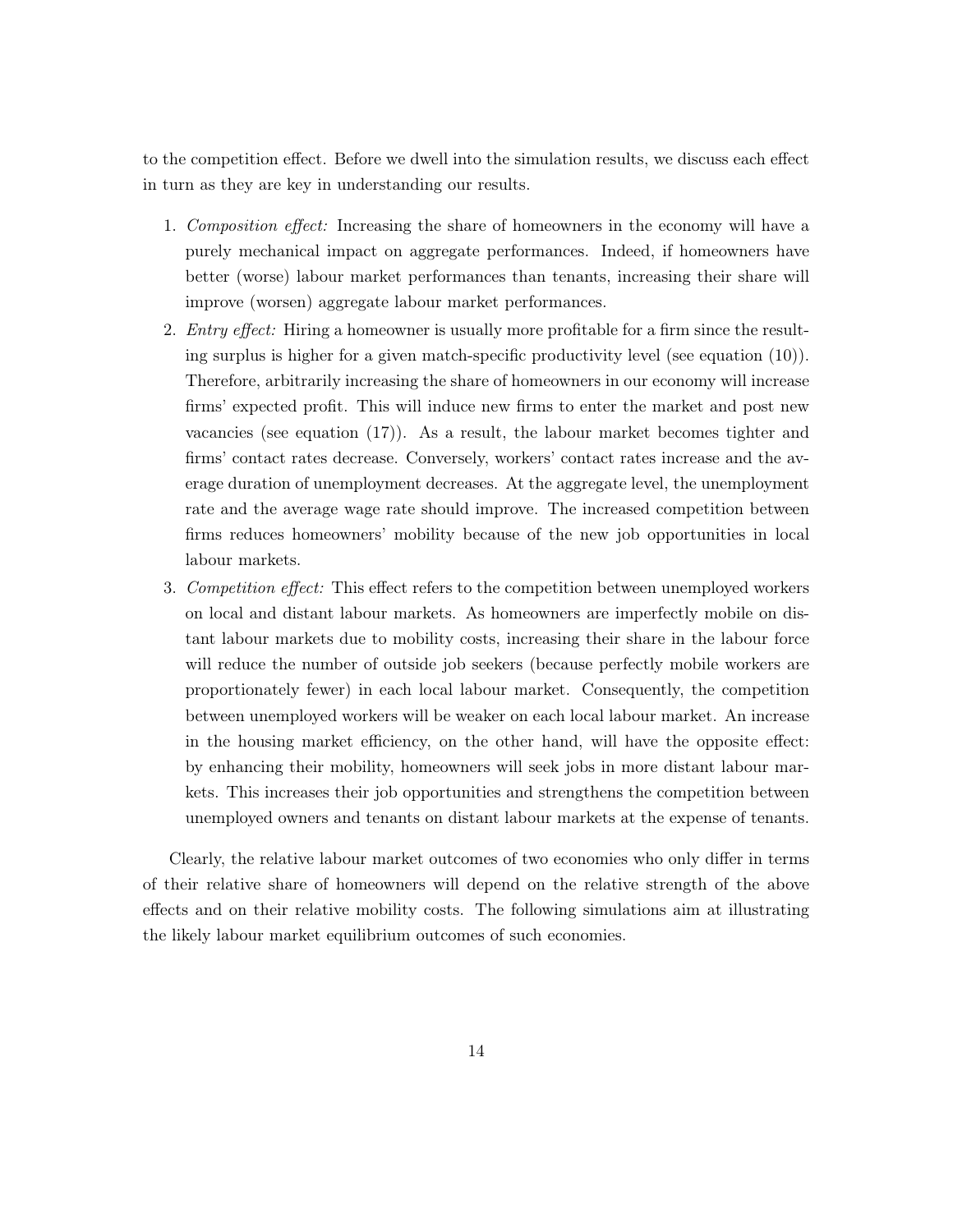#### 4.3. Individual Labour Market Performances

As mentioned earlier, we solve the model repeatedly for different combinations of homeownership rates and mobility costs defined over the grid  $\mu \in ]0;100\%[ \times \lambda \in [0.5; 1]$ . Figures 2 to 6 report the results of our simulations. The three-dimensional figures depict the range of homeownership rates and housing market efficiency on the horizontal axes. The vertical axis reports the equilibrium variable of interest. Each dot in a figure corresponds to a specific  $\mu$ - $\lambda$  combination.

Figure 2 focuses on the equilibrium unemployment rates of homeowners and tenants as we vary the two exogenous variables. Figure  $2(a)$  shows that the unemployment rates of homeowners decrease when their share in the economy increases and, not surprisingly, when their mobility cost decreases. Tenants also benefit from having proportionately more homeowners in the economy, as shown in Figure 2(b). This is a direct consequence of the entry effect. The figure also illustrates the competition effect on distant labour markets as their equilibrium unemployment rates increase when homeowners are more mobile.



Figure 2: Unemployment Rate

While both homeowners and tenants are better off in an economy where the former are proportionately more numerous, tenants are generally better off than homeowners. Indeed, Figure 2(c) shows that difference between their relative unemployment rates increases as the share of homeowners increases. In other words, the unemployment rate of tenants decreases more rapidly as the share of homeowners increases. This comes from the *competition effect* on local labour markets which is higher for tenants. Indeed, when homeownership rate increases, the number of outside job seekers decreases in each local labour market (because they are less mobile). Consequently, as tenants search in all local labour markets, they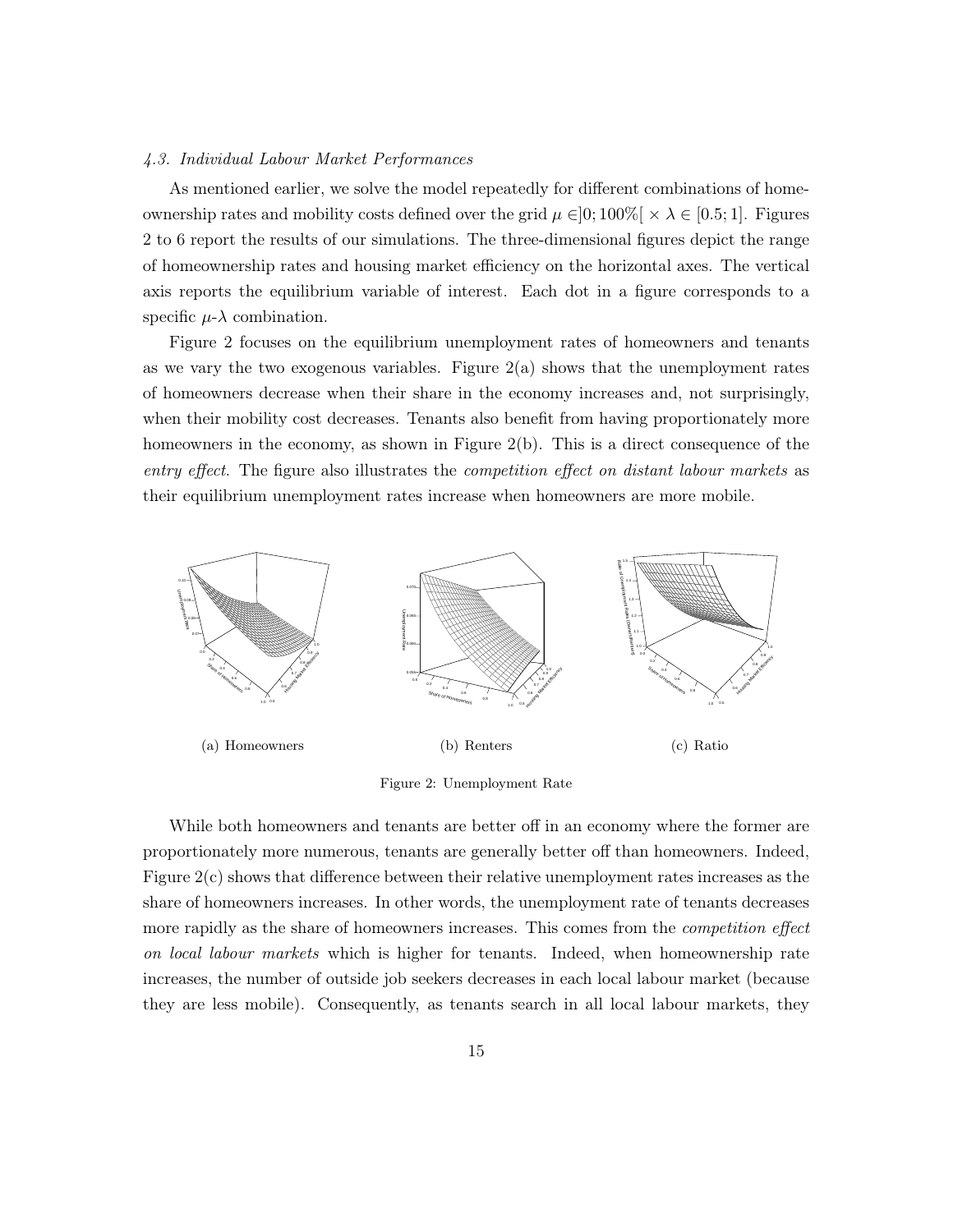benefit much more from the reduced competition.

Figure 3 focuses on average wage rates. It shows that homeowners (Figure  $3(a)$ ) and tenants (Figure 3(b)) enjoy better wage rates as the proportion of homeowners increases. Once again, this is a direct consequence of the *entry effect*. Nevertheless, Figure  $3(c)$  also shows tenants benefit more than homeowners do (because of the *competition effect on local* labour markets). As expected, increased mobility is more beneficial to homeowners (because of the competition effect on distant labour markets).



Figure 4: Reservation Productivity

Much the same applies to exit rates from unemployment (Figure 5): Increased shares of homeowners is beneficial to everyone, but more so for tenants. Finally, Figure 4 is consistent with the fact that homeowners accept less productive jobs or commute more than tenants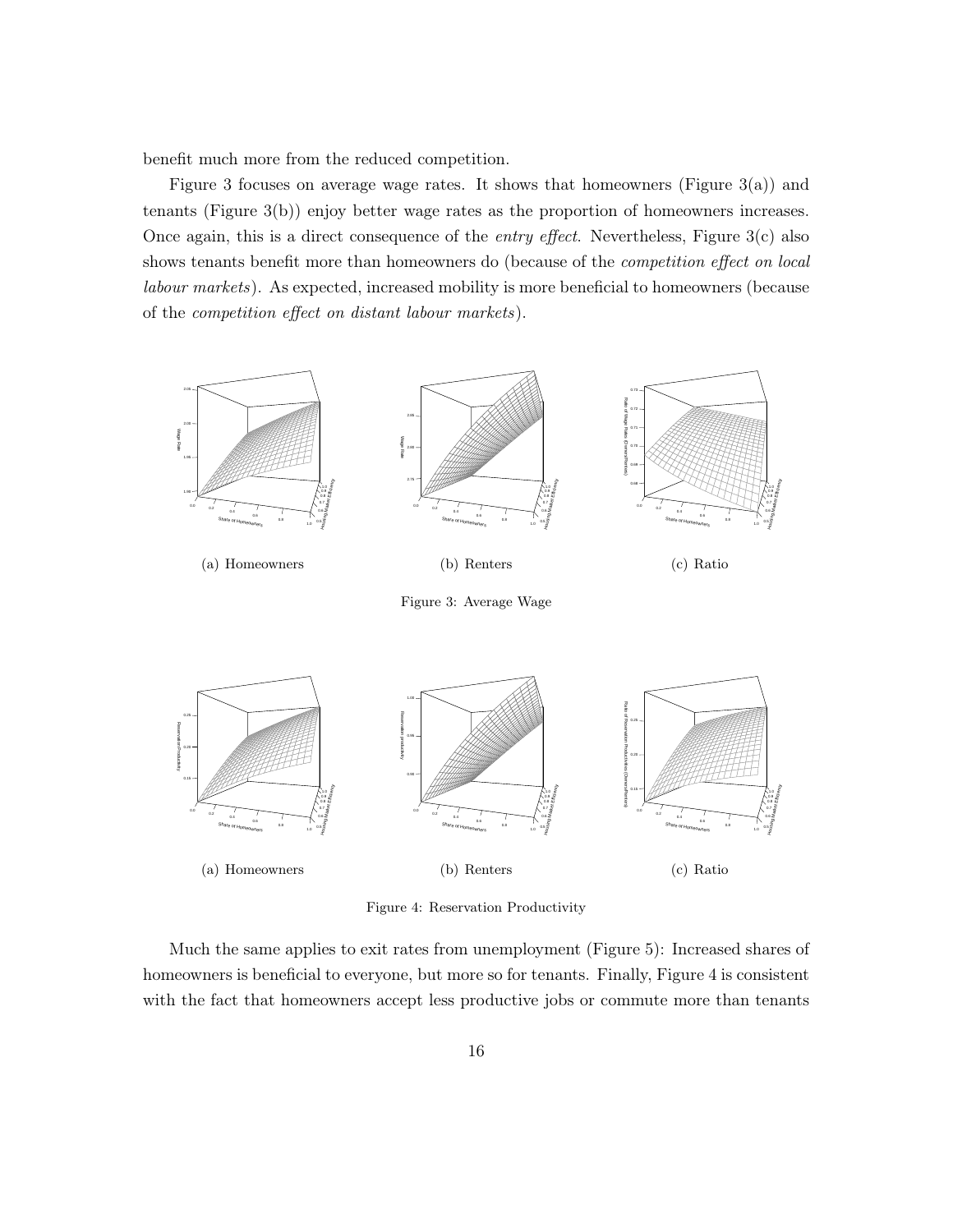to stay in their local labour market (see equation (14)): Their reservation productivity is everywhere lower. Thus, although they are more mobile within the local labour market, homeowners are less likely to exit unemployment due to their lack of mobility on distant labour markets (See figure  $5(c)$ ).



Figure 5: Unemployment Exit Rate

Our simulations indicate that higher homeownership rates have performance enhancing effects at the individual level. Indeed, both homeowners and tenants are less out of work, earn higher wages and exit unemployment more easily. These positive effects result from both the entry effect and the competition effect on local labour markets. We are also led to conclude that higher rates of homeownership is more beneficial to tenants. This stems from the competition effect in that tenants face less outside competition on each local labour market. Finally, the simulations show that, not surprisingly, enhanced housing market efficiency only benefits homeowners (competition effect on distant labour markets).

#### 4.4. Aggregate Labour Market Performances

We now turn to the effects of homeownership rates and housing market efficiency on aggregate performances. The previous section has shown that homeowners and tenants are usually better off in an economy with proportionately more homeowners. But it has also shown that tenants usually outperform homeowners on the labour market. Two questions thus need to be addressed: First, is it always the case that increasing the share of (lowerperforming) homeowners necessarily leads to worse aggregate performances, in particular to higher aggregate unemployment rates as conjectured by Oswald ? Second, does the latter always hold irrespective of the efficiency of the housing market ? The previous section has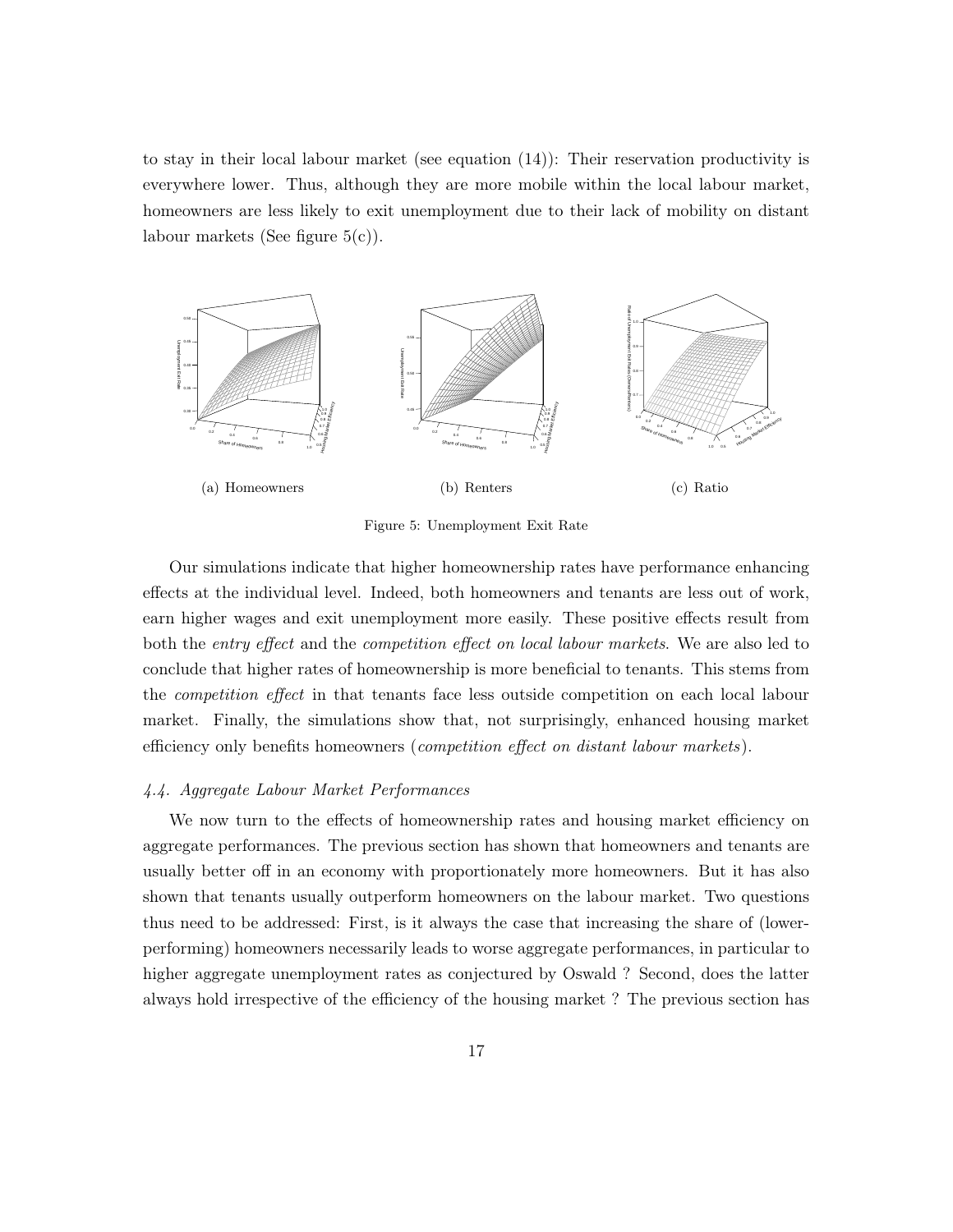focused exclusively on the entry and competition effects. Here we consider the composition effect in addition to the latter two.

#### 4.4.1. Homeownership Rates and Aggregate Unemployment Rates

Figure  $6(c)$  depicts the steady-state relationship between homeownership rates and aggregate unemployment rates. Our model yields a positive relationship as conjectured by Oswald when mobility is costly (low values of  $\lambda$ ). However, as the housing market becomes more efficient, the relation flattens out and eventually becomes negative.<sup>12</sup> The non-monotonicity stems directly from mobility costs. Indeed, when homeowners are little mobile, the *composition effect* outweighs the *entry* and the *competition* effects. Conversely, when the housing market becomes more efficient, the difference between the labour market performances of homeowners and tenants decreases significantly due to enhanced competition between them on distant labour markets. Thus, for a large enough  $\lambda$  the positive entry and *competition* effects more than compensate the negative *composition* effect.

Figure 6(c) also shows that the unemployment rate decreases rapidly with  $\lambda$ , the efficiency of the housing market, and more so when the homeownership rate is high. Indeed, when  $\lambda$  increases homeowners behave more and more like tenants which enhances competition on distant labour markets. This increased competition benefits homeowners at the expense of tenants.

#### 4.4.2. Homeownership Rates and Labour Markets Performances

Figure 6(a) investigates the relation between the aggregate average wage rate and homeownership rates. Recall from Section 3.2 that homeowners are predicted to have a lower wage on average. Not surprisingly then, the figure shows that the average aggregate wage rate declines rapidly with the homeownership rate. In our set-up, the *composition* effect always dominates the entry and the competition effects on local labour markets. On the other hand, a more efficient housing market will increase homeowners' wages more than it will decrease tenants' wage rates (see Figure  $3(c)$ ). Consequently, the aggregate average wage rate will increase as the housing market is made more efficient.

Finally, we report the critical distance in Figure 6(b). This corresponds to the share of homeowners who are willing to move to a distant labour market to accept a job. The figure

<sup>&</sup>lt;sup>12</sup>This occurs for values of  $\lambda$  above 0.8 in our numerical setting. Note that for  $\lambda = 0.8$ , owners are half as mobile as tenants on distant labour markets.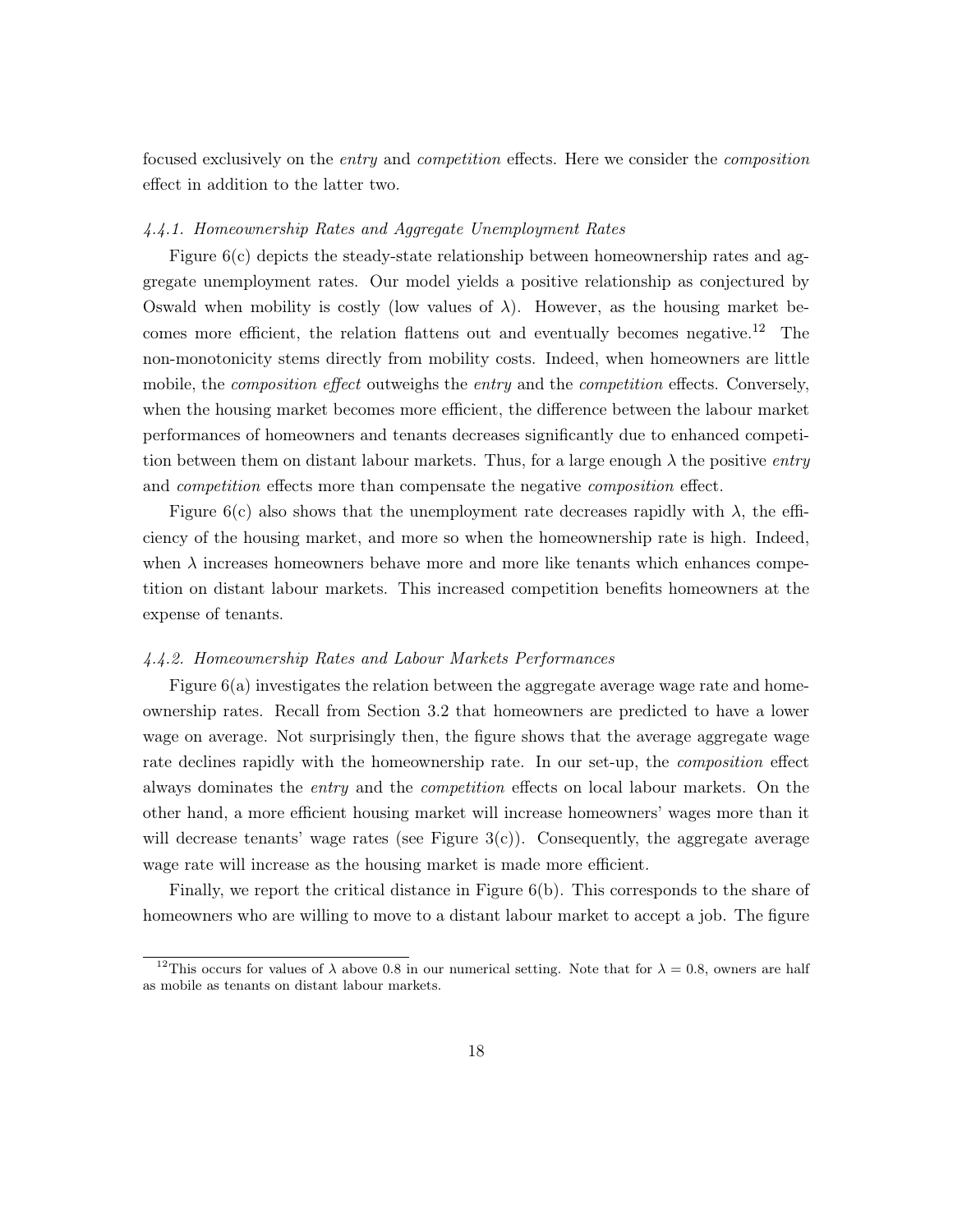

(a) Average Wage

(b) Critical Distance



(c) Unemployment Rate

Figure 6: Aggregate Performances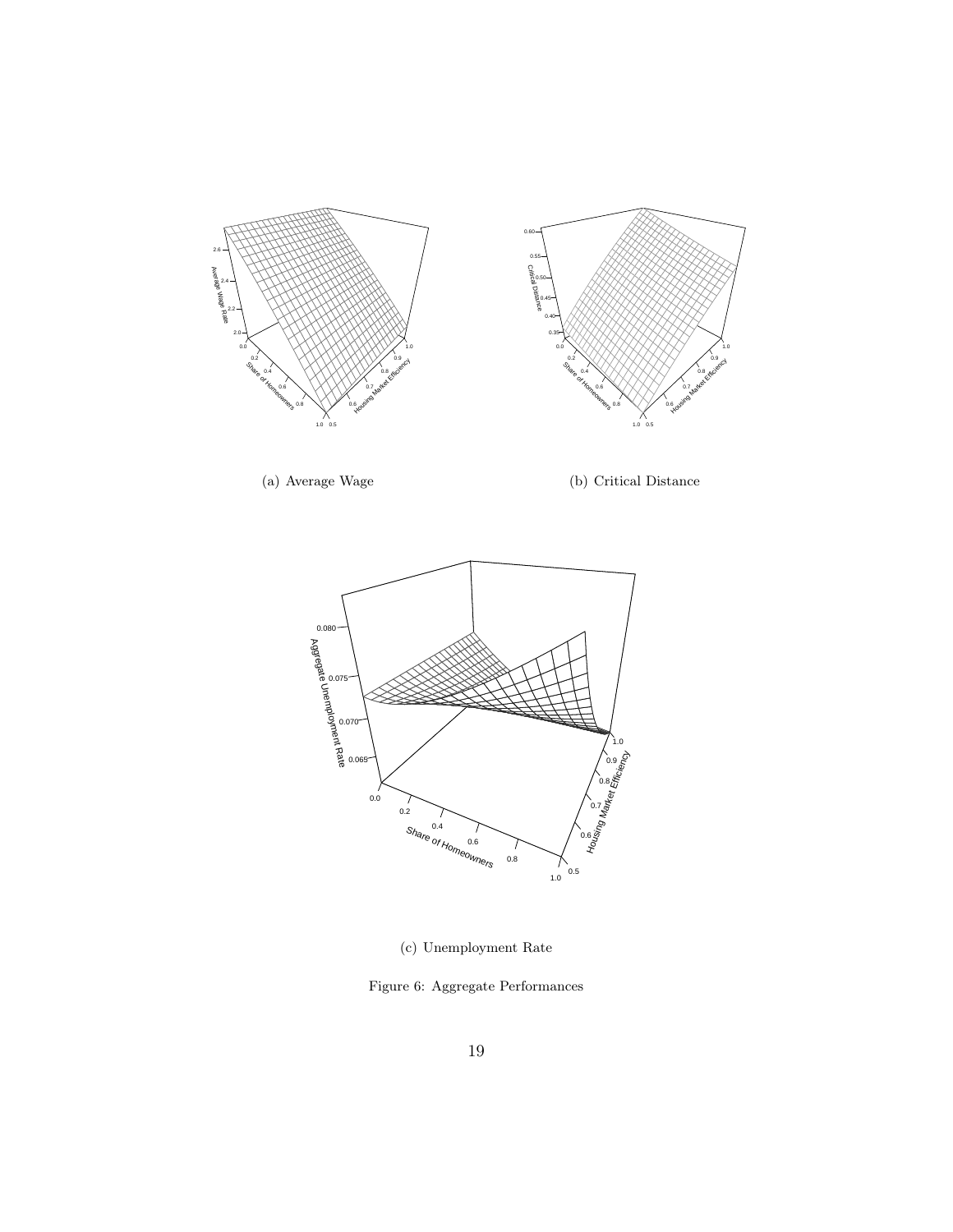shows that irrespective of  $\lambda$ , fewer are willing to move when homeownership rates increase. This stems from the fact that homeowners face less competition from distant job seekers as there are fewer tenants in the economy (competition effect on local labour markets). In addition, more numerous homeowners will foster additional opportunities on local labour markets (enhanced entry effect).

#### 5. Conclusion

In this paper, we examine the effect of homeownership on labour market performances according to the conditions on the housing market which influence mobility costs. Our results show that even if the correlation between homeownership and aggregate performances may be negative, individuals are always better off in an economy in which homeownership is promoted. Furthermore, we show that Oswald's conjecture about aggregate unemployment may be invalid if competition on distant labour markets between homeowners and tenants is strong enough. In our economy, such a competition level can be achieved with low enough mobility costs. Thus, the main problem does not seem to be homeownership per se, but the homeowners' low mobility that arises due to high transaction costs. Thus our findings suggest that policies that foster homeownership should be accompanied by a deregulation of the housing market, thereby lowering mobility costs are reaping the benefits associated with higher rates of homeowners.

We reckon that the choice of residential status is exogenous in our economy. In addition, the housing market is introduced so as to impose mobility costs. Future work should attempt to enlarge housing market effects by endogenizing the tenure choices of workers.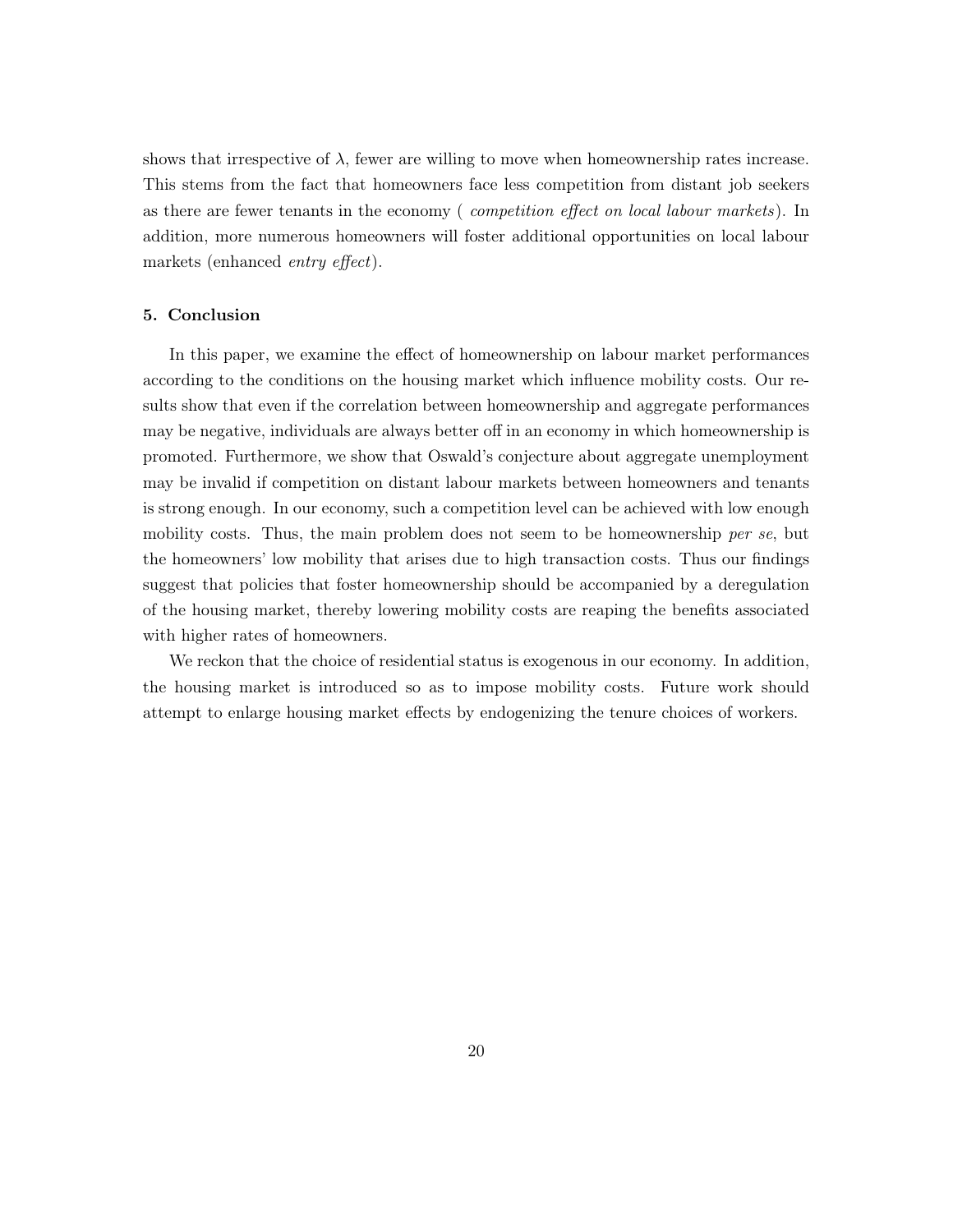#### References

- [1] Andrews, D. and A.C. Sánchez, "The Evolution of Homeownership Rates in Selected OECD Countries: Demographic and Public Policy Influences", OECD Journal: Economic Studies, Volume 2011/1, 207–243.
- [2] Baert, S., F. Heylen and D. Isebaert (2014), "Does homeownership lead to longer unemployment spells? The role of mortgage payments", De Economist 162, 263-286
- [3] Belot, M. and J. van Ours (2001), "Unemployment and labor market institutions: An empirical analysis", Journal of the Japanese and International Economies 15(4), 403-418
- [4] Coulson, E. and L. Fisher (2009), "Housing tenure and labor market impacts: The search goes on",Journal of Urban Economics 65(3), 252-264
- [5] Dietz, D.D. and R.D. (2003), "The social and private micro-level consequences of homeownership", Journal of Urban Economics 54(3), 401-450
- [6] Dohmen, T.J. (2005), "Housing, mobility and unemployment", Regional Science and Urban economics 35, 305-325
- [7] Garcia, J. and J. Hernandez (2004), "User cost changes, unemployment and homeownership: Evidence from Spain", Urban Studies 41(3), 563-578
- [8] Gobillon, L. (2001) "Emploi, logement et mobilité résidentielle", Economie et Statistique  $349-350(9/10)$ , 77-98
- [9] Green, R. and P. Hendershott (2001), "Home-ownership and unemployment in the US", Urban Studies 38(9), 1509-1520
- [10] Hammnett, C. (1991), "The relationship between residential migration and housing tenure in London, 1971–81: a longitudinal analysis.", Environment and Planning A 23(8), 1147-1162
- [11] Havet, N. and A. Penot (2010), "Does homeownership harm labour market performances? A survey", Working Papers 1012, Groupe d'Analyse et de Théorie Economique (GATE)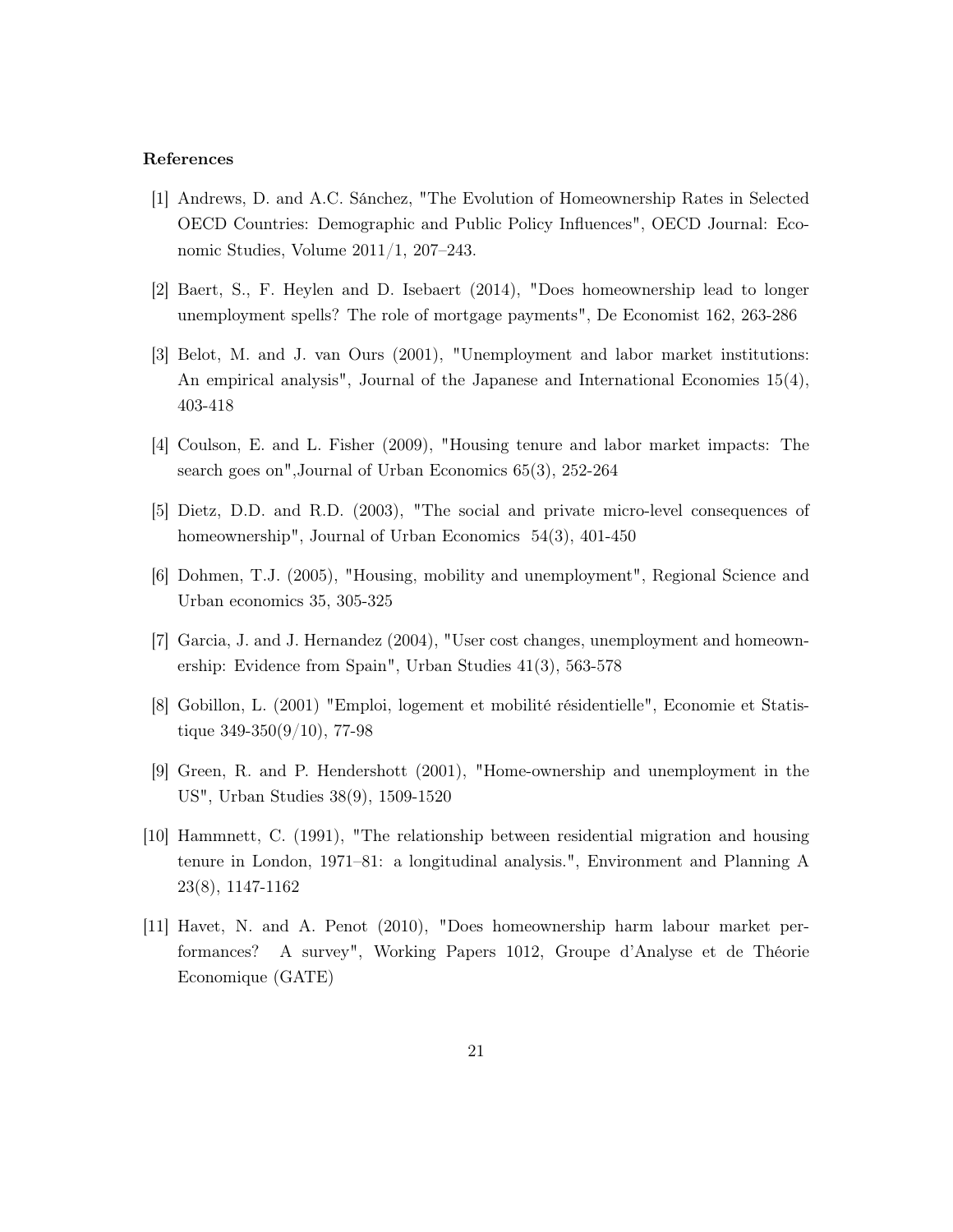- [12] Head, A. and H. Lloyd-Ellis (2012), "Housing Liquidity, Mobility and the Labour Market", forthcoming in Review of Economic Studies, 1-31
- [13] Henley, A. (1998), "Residential mobility, housing equity and the labour market.", The Economic Journal 108(447), 414-427
- [14] Munch, J-R., M. Rosholm, and M. Svarer (2006), "Are home owners really more unemployed ?", The Economic Journal 116(514), 991-1013
- [15] Nickell, S, and R Layard (1999), "Labor market institutions and economic performance", In Handbook of Labour Economics, ed. Orley Ashenfelter and David Card, vol. 3 pp. 3029-3084
- [16] Oswald, A. (1996), "A conjecture on the explanation for high unemployment in the industrialised nations: part 1", University of Warwick Economic Research Papers
- [17] Oswald, A. (1997), "Theory of homes and jobs", Working paper, University of Warwick
- [18] Oswald, A (1999), "The housing market and Europe's unemployment: A non technical paper", Working paper, University of Warwick
- [19] Petrongolo, B. and C.A. Pissarides (2001), "Looking into the Black Box: A Survey of the Matching Function", Journal of Economic Literature, 39(2), 390-431
- [20] Pissarides, C.A. (2000), Equilibrium unemployment theory, Second Edition, The MIT Press, Cambridge
- [21] Rohe, W. and L. Stewart (1996), "Homeownership and neighborhood stability.", Housing Policy Debate 7(1), 173-184
- [22] Rupert, P. and E. Wasmer (2009), "Housing and the Labor Market: Time to Move and Aggregate Unemployment", IZA Discussion Paper N◦4172, May
- [23] Smith, L. K. Rosen and G. Fallis (1988), "Recent developments in economic models of housing markets", Journal of Economic Literature 26, 29-64
- [24] South, S.J., and G.D. Deane (1993), "Race and mobility: individualtenant determinants and structural constraints", Social Forces 72(1), 147-167
- [25] van Vuuren, A., and M. van Leuvensteijn (2007), "The impact of homeownership on unemployment in the Netherlands", CPB Discussion Paper 86, 53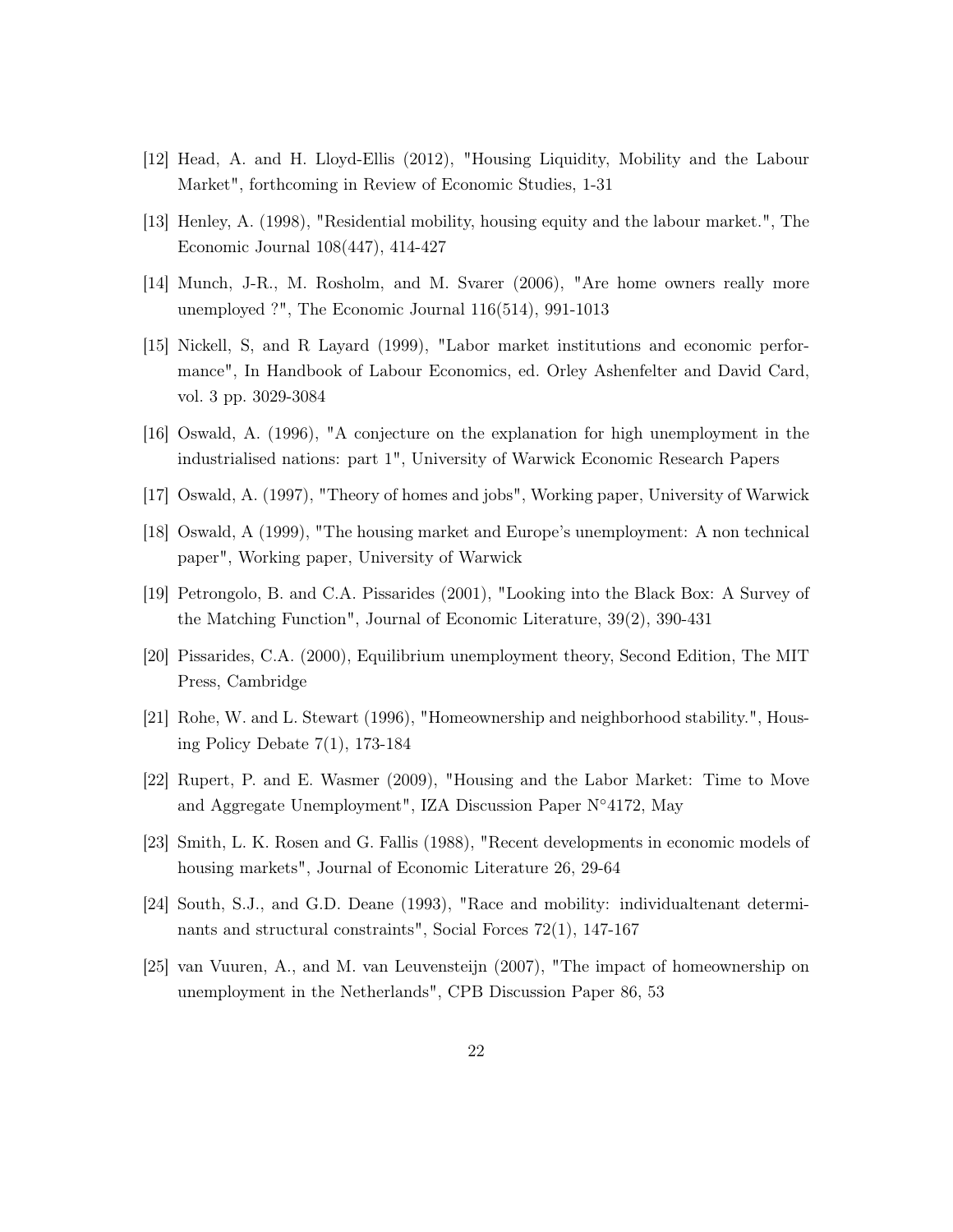#### Appendix

#### Appendix A: Simulated equilibrium equations

At the steady state, the equilibrium of our economy is determined by a system of 8 equations (equations 1A to 8A) with 8 unknowns  $(u_h, u_r, \theta, R_h, R_r, \bar{w}_h, \bar{w}_r, \bar{d})$ .

We assume a log normal distribution for  $\varepsilon$  defined on the interval  $[0, +\infty[$  with  $G(\varepsilon)$ the cumulative density function and  $g(\varepsilon) = \frac{dG(\varepsilon)}{d\varepsilon}$  the density function. Due to numerical convergence concerns, we truncate the distribution at a superior born  $\varepsilon_{\text{max}}$  large enough so that we have  $G(\varepsilon_{\text{max}}) \to 1$ . As a consequence, we have:<sup>13</sup>

$$
P(\varepsilon_{\max} \geqslant \varepsilon \geqslant R_h) = \int_{R_i}^{\varepsilon_{\max}} \frac{g(\varepsilon)d\varepsilon}{G(\varepsilon_{\max})} = \frac{G(\varepsilon_{\max}) - G(R_i)}{G(\varepsilon_{\max})} = 1 - G(R_i)/G(\varepsilon_{\max}) \to 1 - G(R_i)
$$

In what follows, the simulated model is presented given that exogenous truncation. The flows equations of unemployment rates are:

$$
u_h = \mu \frac{\delta}{\overline{d\theta}q(\theta)[1 - G(R_h)/G(\varepsilon_{\text{max}})] + \delta} \tag{1A}
$$

$$
u_r = (1 - \mu) \frac{\delta}{\theta q(\theta) [1 - G(R_r)/G(\varepsilon_{\text{max}})] + \delta} \tag{2A}
$$

where  $\theta q(\theta) = \theta^{1-\eta}$ .

The reservation productivity of homeowners is given by:

$$
R_h = \rho U_h - y = b - y + \beta \frac{\bar{d}\theta q(\theta)}{\rho + \delta} \int_{R_h}^{\varepsilon_{\text{max}}} (\varepsilon - R_h) \frac{dG(\varepsilon)}{G(\varepsilon_{\text{max}})}
$$
(3A)

and following an integration by parts we have:

$$
R_h = b_h - y + \beta \frac{\bar{d}\theta q(\theta)}{\rho + \delta} \left[ (\varepsilon_{\text{max}} - R_h) - \int_{R_h}^{\varepsilon_{\text{max}}} \frac{G(\varepsilon) d\varepsilon}{G(\varepsilon_{\text{max}})} \right]
$$

In the same way, we have for the following reservation productivity of tenants:

$$
\int_{R_{i,t}}^{\varepsilon_{\max}} g(\varepsilon) d\varepsilon = \frac{G\left(\varepsilon_{\max}\right) - G\left(R_{i,t}\right)}{G\left(\varepsilon_{\max}\right) - G\left(R_{i,t}\right)} = 1
$$

 $13$ When the inferior born is endogenously determined by our model. In the contrary, we have: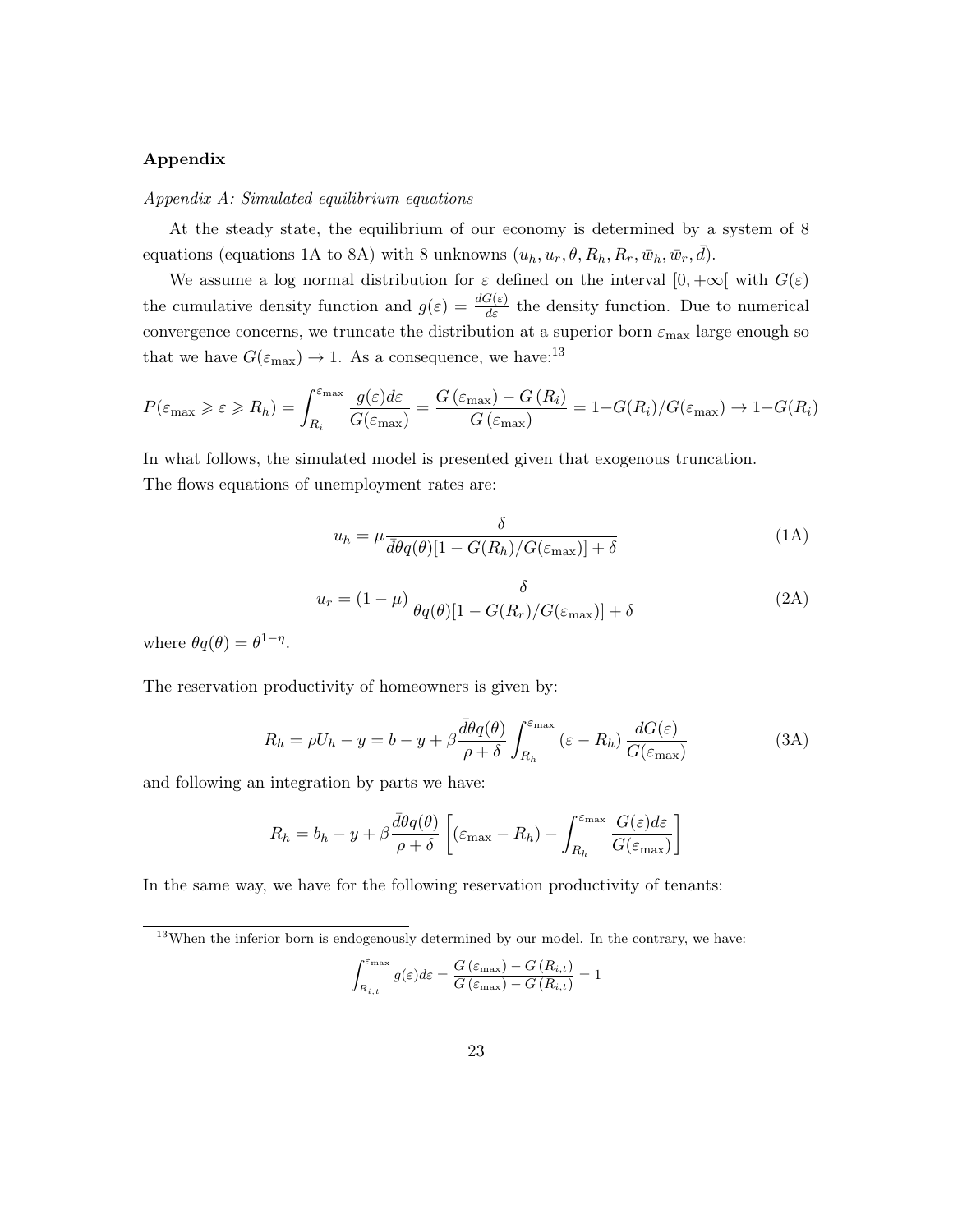$$
R_r = \rho U_r - y = b - y + \beta \frac{\theta q(\theta)}{\rho + \delta} \int_{R_r}^{\varepsilon_{\text{max}}} (\varepsilon - R_r) \frac{dG(\varepsilon)}{G(\varepsilon_{\text{max}})}
$$
(4A)  

$$
R_r = b_r - y + \beta \frac{\theta q(\theta)}{\rho + \delta} \left[ (\varepsilon_{\text{max}} - R_r) - \int_{R_r}^{\varepsilon_{\text{max}}} \frac{G(\varepsilon) d\varepsilon}{G(\varepsilon_{\text{max}})} \right]
$$

According to the expressions of surplus, the job creation curve is given by:

$$
\frac{c(\rho+\delta)}{(1-\beta)q(\theta)} = \phi \int_{R_h}^{\varepsilon_{\max}} (\varepsilon - R_h) dG(\varepsilon) + (1-\phi) \int_{R_r}^{\varepsilon_{\max}} (\varepsilon - R_r) dG(\varepsilon)
$$
(5A)  

$$
\frac{c(\rho+\delta)}{(1-\beta)q(\theta)} = \phi_t \left[ (\varepsilon_{\max} - R_h) - \int_{R_h}^{\varepsilon_{\max}} \frac{G(\varepsilon) d\varepsilon}{G(\varepsilon_{\max})} \right] + (1-\phi_t) \left[ (\varepsilon_{\max} - R_r) - \int_{R_r}^{\varepsilon_{\max}} \frac{G(\varepsilon) d\varepsilon}{G(\varepsilon_{\max})} \right]
$$

where  $q(\theta) = A\theta^{-\eta}, \phi = \frac{u_h}{u_h + \theta}$  $\frac{u_h}{u_h+u_r}, 1-\phi_t = \frac{u_r}{u_h+u_r}$  $u_h+u_r$ 

The average wage of homeowners  $\bar{w}_h$  is given by:

$$
E\left[w_h(\varepsilon)|\varepsilon_{\max}\geqslant \varepsilon\geqslant R_h\right] = \int_{R_h}^{\varepsilon_{\max}} w_h(\varepsilon) \frac{dG(\varepsilon)}{G(\varepsilon_{\max}) - G(R_h)}
$$
(6A)  

$$
= \int_{R_h}^{\varepsilon_{\max}} \left[\beta\left(y+\varepsilon\right) + (1-\beta)\rho U_h\right] \frac{dG(\varepsilon)}{G(\varepsilon_{\max}) - G(R_h)}
$$

which gives after an integration by parts:

$$
E[w_h(\varepsilon)|\varepsilon_{\max} \ge \varepsilon \ge R_h] = \beta y + (1-\beta)\rho U_h + \beta \left[ \frac{\varepsilon_{\max} G(\varepsilon_{\max}) - R_h G(R_h) - \int_{R_h}^{\varepsilon_{\max}} G(\varepsilon) d\varepsilon}{G(\varepsilon_{\max}) - G(R_h)} \right]
$$

In the same way, the average wage of tenants  $\bar{w}_r$  is given by:

$$
E\left[w_r(\varepsilon)|\varepsilon_{\max}\geqslant \varepsilon\geqslant R_r\right] = \int_{R_r}^{\varepsilon_{\max}} w_r(\varepsilon) \frac{dG(\varepsilon)}{G(\varepsilon_{\max}) - G(R_r)}\tag{7A}
$$

$$
= \beta y + (1 - \beta)\rho U_r + \beta \left[\frac{\varepsilon_{\max} G(\varepsilon_{\max}) - R_r G(R_r) - \int_{R_r}^{\varepsilon_{\max}} G(\varepsilon) d\varepsilon}{G(\varepsilon_{\max}) - G(R_r)}\right]
$$